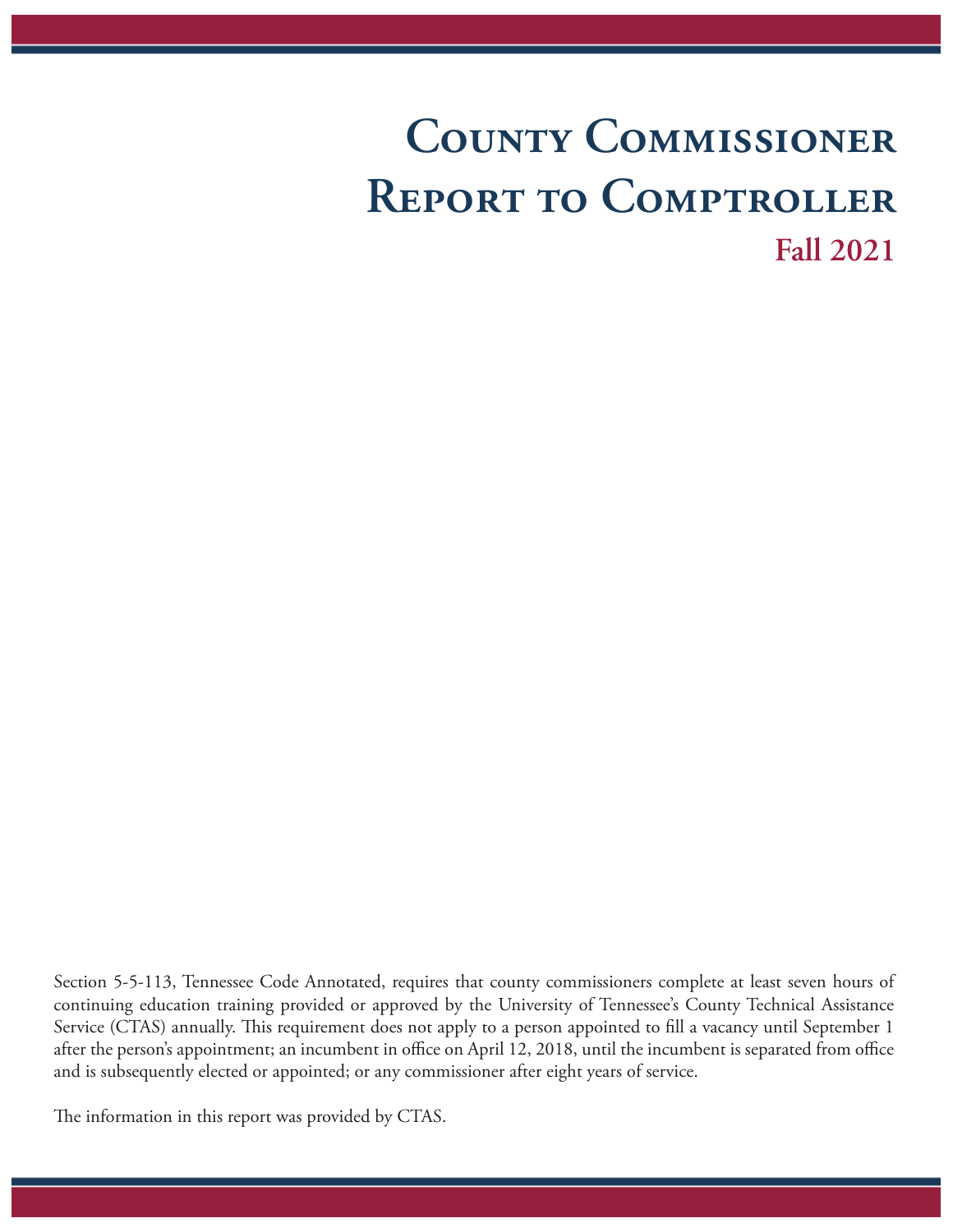| <b>COUNTY</b> | <b>COMMISSONER</b>           | <b>HOURS COMPLETED/REQUIRED</b> | <b>STATUS</b>     |
|---------------|------------------------------|---------------------------------|-------------------|
| Anderson      | Anderson, Joshua             | 27/21 Hours                     | <b>COMPLETE</b>   |
|               | Jameson, Robert              | 27/21 Hours                     | <b>COMPLETE</b>   |
|               | Smallridge, Robert           | 36/21 Hours                     | <b>COMPLETE</b>   |
|               | Waddell, Denver              | 21/21 Hours                     | <b>COMPLETE</b>   |
| Bedford       | Epperson, Anita              | 21/21 Hours                     | <b>COMPLETE</b>   |
|               | Farris, Brian                | 173/21 Hours                    | <b>COMPLETE</b>   |
|               | Gunn, Chasity                | 26/21 Hours                     | <b>COMPLETE</b>   |
|               | Pinson, Sylvia               | 36/21 Hours                     | <b>COMPLETE</b>   |
|               | Sanders, Jason               | 0/7 Hours                       | Not in Compliance |
|               | Smith, Brent                 | 7/21 Hours                      | Not in Compliance |
|               | Vick, Gregory                | 4/21 Hours                      | Not in Compliance |
| Benton        | Dye, Keleah                  | 12/21 Hours                     | Not in Compliance |
|               | Fowler, Terry (Dwayne)       | 7/7 Hours                       | <b>COMPLETE</b>   |
|               | Frazier, Norman <sup>*</sup> | 8.5/21 Hours                    | Not in Compliance |
|               | Hill, Rachelle               | 2/21 Hours                      | Not in Compliance |
|               | Hopper, Ronnie               | 2/21 Hours                      | Not in Compliance |
|               | Kiehn, Terald                | $0/21$ Hours                    | Not in Compliance |
|               | Miller, Kenneth              | 23.5/21 Hours                   | <b>COMPLETE</b>   |
|               | Patton, Don                  | 2/21 Hours                      | Not in Compliance |
|               | Powers, Mary                 | 2/21 Hours                      | Not in Compliance |
| Bledsoe       | Burton, Ruth                 | 23/21 Hours                     | <b>COMPLETE</b>   |
|               | Hudson, Heath                | 8/7 Hours                       | <b>COMPLETE</b>   |
|               | Swafford, Johnny*            | $0/21$ Hours                    | Not in Compliance |
|               | Worthington, Robert          | $0/21$ Hours                    | Not in Compliance |
| Blount        | Anderson, Jared              | 22/21 Hours                     | <b>COMPLETE</b>   |
|               | Bennett, Robbie              | 14/21 Hours                     | Not in Compliance |
|               | Bright, Nick                 | 21/21 Hours                     | <b>COMPLETE</b>   |
|               | Hammontree, James            | 9/21 Hours                      | Not in Compliance |
|               | Hill, Jacqueline             | 22/21 Hours                     | <b>COMPLETE</b>   |
|               | Hood, Tommy                  | 21/21 Hours                     | <b>COMPLETE</b>   |
|               | Jopling, Jeffrey             | 17.5/21 Hours                   | Not in Compliance |
|               | King, Bradley                | $0/21$ Hours                    | Not in Compliance |
|               | Lawhorn, Staci               | 25/21 Hour                      | <b>COMPLETE</b>   |
|               | McCulley, Joseph             | 31/21 Hours                     | <b>COMPLETE</b>   |
|               | Mikels, Stephen              | 18/21 Hours                     | Not in Compliance |
|               | Reagan, Dawn                 | 30/21 Hours                     | <b>COMPLETE</b>   |
|               | Robbins, Brian               | 2/21 Hours                      | Not in Compliance |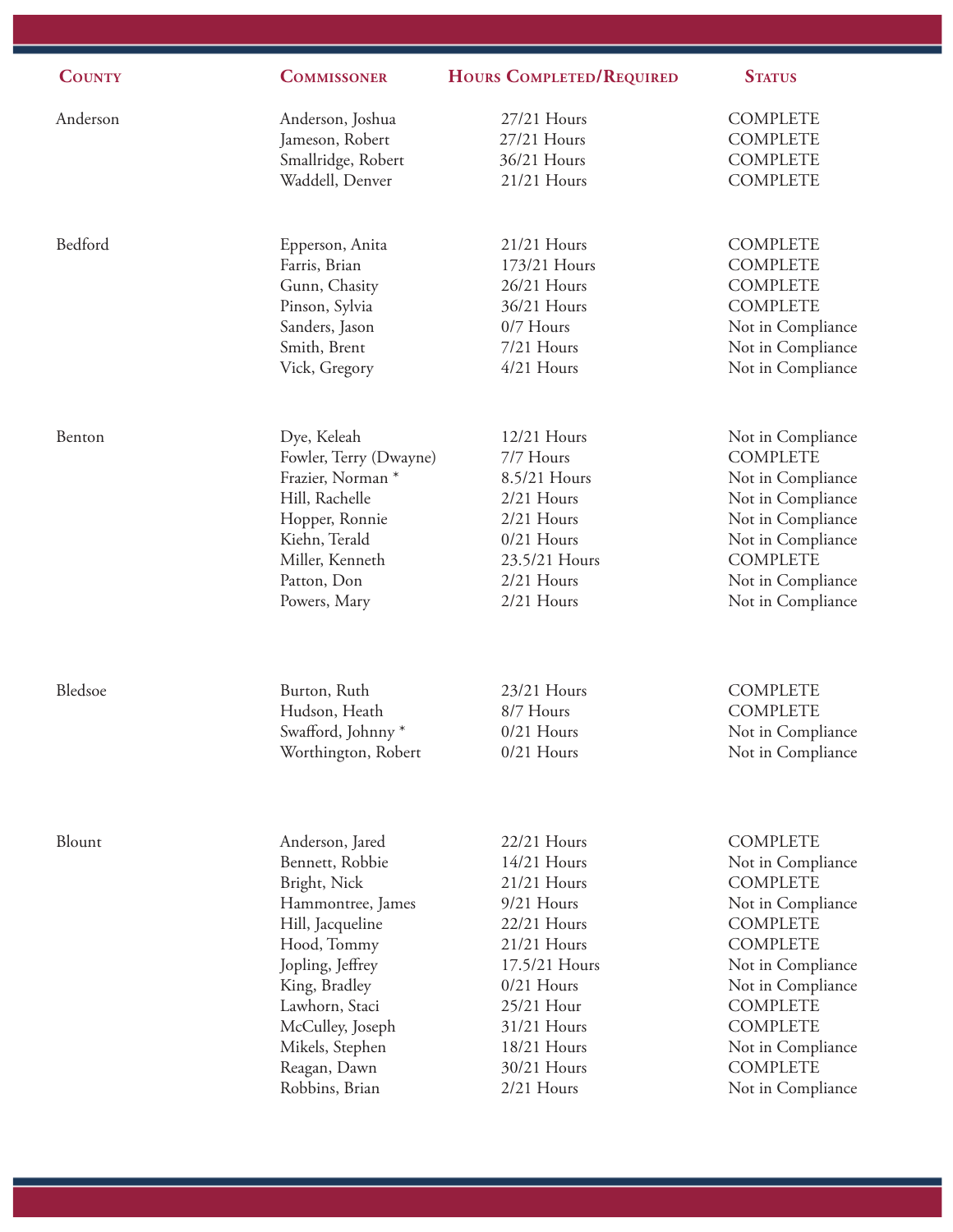| <b>COUNTY</b>  | <b>COMMISSONER</b>         | HOURS COMPLETED/REQUIRED | <b>STATUS</b>     |
|----------------|----------------------------|--------------------------|-------------------|
| <b>Bradley</b> | Davis, Erica               | 21/21 Hours              | <b>COMPLETE</b>   |
|                | Epperson, Dennis           | 22.5/21 Hours            | <b>COMPLETE</b>   |
|                | Mason, Tim                 | 22.5/21 Hours            | <b>COMPLETE</b>   |
|                | Raper, Kevin               | 28/21 Hours              | <b>COMPLETE</b>   |
|                | Slater, Cynthia            | 12.5/7 Hours             | <b>COMPLETE</b>   |
| Campbell       | Baird, Dewayne             | 17.5/21 Hours            | Not in Compliance |
|                | King, Tyler                | 20.5/21 Hours            | Not in Compliance |
|                | Kitts, Scott               | 38/21 Hours              | <b>COMPLETE</b>   |
|                | Lester, Lisa               | 26/21 Hours              | <b>COMPLETE</b>   |
|                | Marlow, Zachary            | 43/21 Hours              | <b>COMPLETE</b>   |
| Cannon         | Brandon, Robert            | 7/21 Hours               | Not in Compliance |
|                | Davenport, Corey           | 23/21 Hours              | <b>COMPLETE</b>   |
|                | Davenport, Kim             | 22/21 Hours              | <b>COMPLETE</b>   |
|                | Floyd, Jeannine            | 19/21 Hours              | Not in Compliance |
|                | Gannon, Randy              | $0/21$ Hours             | Not in Compliance |
|                | Mahaffey, Ronnie           | 14/21 Hours              | Not in Compliance |
|                | Mitchell, Greg             | $0/21$ Hours             | Not in Compliance |
| Carroll        | Fowler, Jeremy             | $0/21$ Hours             | Not in Compliance |
|                | Murphy, Barry              | 8.5/7 Hours              | <b>COMPLETE</b>   |
|                | Nolen, Lori <sup>*</sup>   | $2/21$ Hours             | Not in Compliance |
|                | Phipps, Jerry <sup>*</sup> | 1/7 Hours                | Not in Compliance |
|                | Suite, Lana                | 0/7 Hours                | Not in Compliance |
|                | Taylor, James              | 2/21 Hours               | Not in Compliance |
|                | Winston, Brian             | $0/21$ Hours             | Not in Compliance |
| Carter         | Bailey, Gary               | 25/21 Hours              | <b>COMPLETE</b>   |
|                | Blevins, Mark (Steven)     | 29/21 Hours              | <b>COMPLETE</b>   |
|                | Frazier, Aaron             | 85/21 Hours              | <b>COMPLETE</b>   |
|                | Guinn, Julie               | 7/7 Hours                | <b>COMPLETE</b>   |
|                | Hill, Travis               | 31.5/21 Hours            | <b>COMPLETE</b>   |
|                | Holdren, Ginger            | 21/21 Hours              | <b>COMPLETE</b>   |
|                | Jaynes, Austin             | 21/21 Hours              | <b>COMPLETE</b>   |
|                | McInturff, Daniel          | 16/7 Hours               | <b>COMPLETE</b>   |
|                | McKamey, Robin             | 26/21 Hours              | <b>COMPLETE</b>   |
|                | Proffitt, Jerry            | $0/21$ Hours             | Not in Compliance |
|                | Proffitt, Thomas           | $0/21$ Hours             | Not in Compliance |
|                | Richardson, Rick           | $0/21$ Hours             | Not in Compliance |
|                | Tester, Mark               | 12/21 Hours              | Not in Compliance |
|                | Ward, Layla                | 2/21 Hours               | Not in Compliance |
|                | Woodby, Patricia           | 60/21 Hours              | <b>COMPLETE</b>   |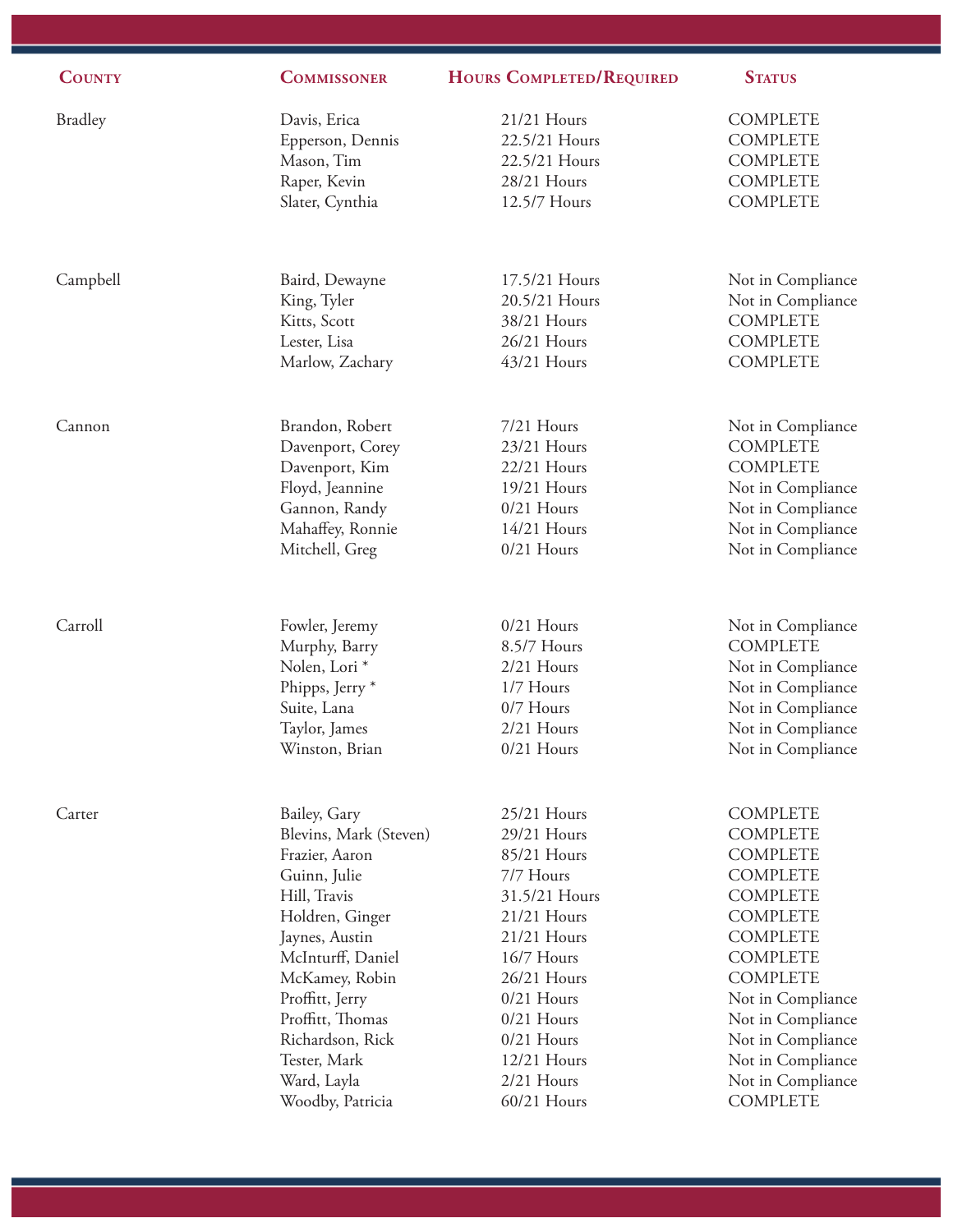| <b>COUNTY</b> | <b>COMMISSONER</b>           | HOURS COMPLETED/REQUIRED | <b>STATUS</b>     |
|---------------|------------------------------|--------------------------|-------------------|
| Cheatham      | Anderson, Paul (David)       | $0/21$ Hours             | Not in Compliance |
|               | Gilmore, Christopher (Chris) | 25/21 Hours              | <b>COMPLETE</b>   |
|               | Greer, Edward (Ed)           | $0/21$ Hours             | Not in Compliance |
|               | Liles, Randy                 | 8/21 Hours               | Not in Compliance |
| Chester       | Higgins, Carolyn             | 25.5/21 Hours            | <b>COMPLETE</b>   |
|               | Holland, Andrea              | 60.5/21 Hours            | <b>COMPLETE</b>   |
|               | Lewis, Todd                  | $0/21$ Hours             | Not in Compliance |
| Claiborne     | Barnett, Rosemary*           | 2/21 Hours               | Not in Compliance |
|               | Brogan, Steve (James)        | 4/21 Hours               | Not in Compliance |
|               | Brooks, Carolyn <sup>*</sup> | 2/21 Hours               | Not in Compliance |
|               | Clark, Brent                 | $0/21$ Hours             | Not in Compliance |
|               | Large, Kimberly              | $4/21$ Hours             | Not in Compliance |
|               | McCreary, Sherry             | 5.5/21 Hours             | Not in Compliance |
|               | Mullins, Zachery             | $0/21$ Hours             | Not in Compliance |
|               | Murphy, Steven               | 28/21 Hours              | <b>COMPLETE</b>   |
| Clay          | Boles, Anthony <sup>*</sup>  | $0/21$ Hours             | Not in Compliance |
|               | Gentry, Jeffrey <sup>*</sup> | 2/21 Hours               | Not in Compliance |
|               | Miller, Kenneth *            | 2/21 Hours               | Not in Compliance |
| Cocke         | Blazer, Gayla (Dinah)        | $0/21$ Hours             | Not in Compliance |
|               | Bright, Dan                  | 2/21 Hours               | Not in Compliance |
|               | Clevenger, Forest            | 30/21 Hours              | <b>COMPLETE</b>   |
|               | Ford, Windell Barry          | $0/21$ Hours             | Not in Compliance |
|               | Gilliam, Casey               | $0/21$ Hours             | Not in Compliance |
|               | Laws, Jonathon               | $0/21$ Hours             | Not in Compliance |
|               | Shute, Kyle                  | $0/21$ Hours             | Not in Compliance |
|               | Smith, Norman                | $0/21$ Hours             | Not in Compliance |
|               | Veridal, Charles             | $0/21$ Hours             | Not in Compliance |
| Coffee        | Bryan, Bobby                 | 4/21 Hours               | Not in Compliance |
|               | Debellis, Elizabeth (Helen)  | 15/21 Hours              | <b>COMPLETE</b>   |
|               | Fielding, James (Jim)        | 11/21 Hours              | Not in Compliance |
|               | Hobbs, Joey                  | $0/21$ Hours             | Not in Compliance |
|               | Hollandsworth, Jimmy         | 4/21 Hours               | Not in Compliance |
|               | Howes, Emily                 | $0/21$ Hours             | Not in Compliance |
|               | Kraft, Ashley                | 4/21 Hours               | Not in Compliance |
|               | Miller, Dwight               | $0/21$ Hours             | Not in Compliance |
|               | Ray, Michael                 | 12/21 Hours              | Not in Compliance |
|               | Sebourn, Charles Lynn        | 21/21 Hours              | <b>COMPLETE</b>   |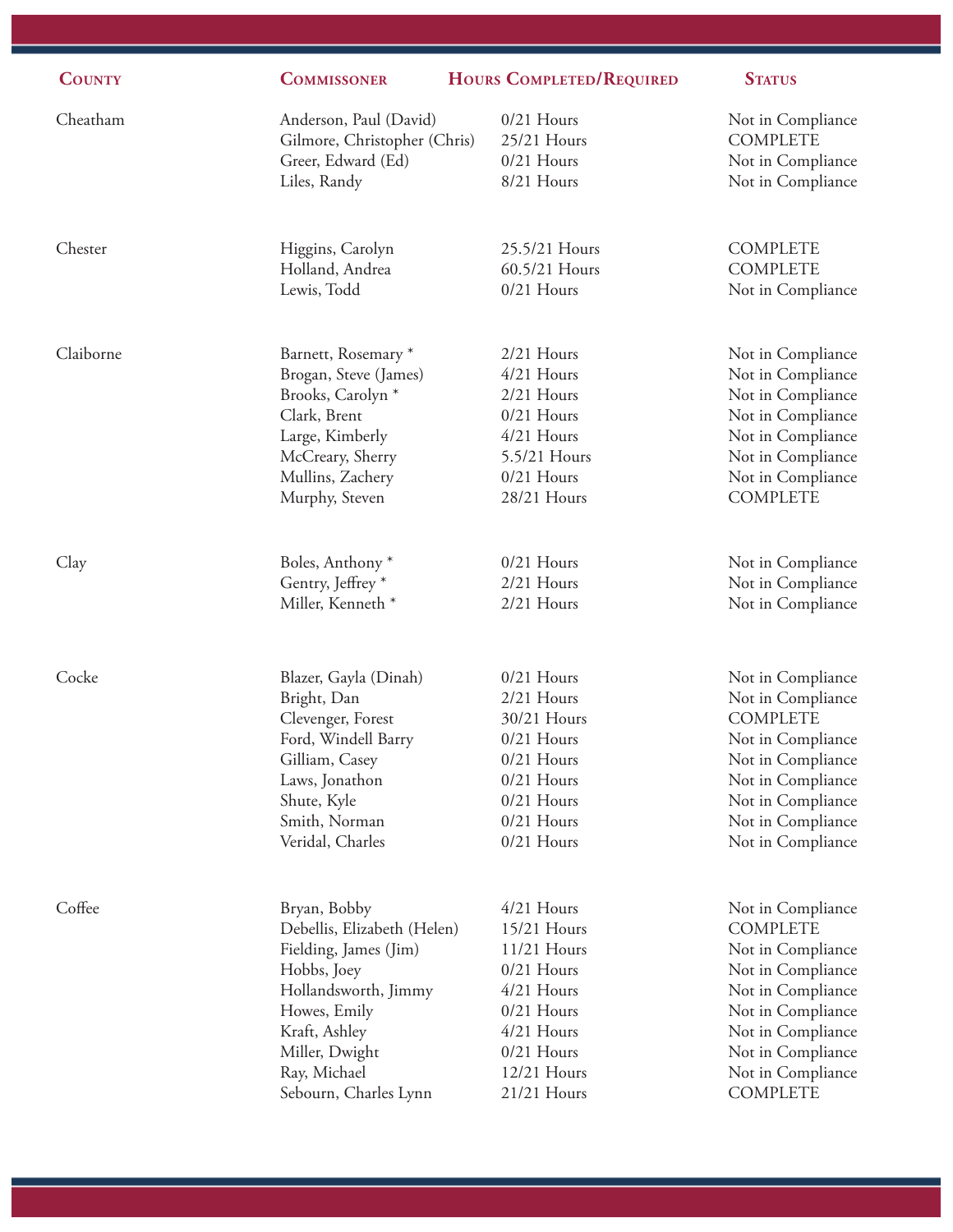| <b>COUNTY</b> | <b>COMMISSONER</b>                    | <b>HOURS COMPLETED/REQUIRED</b> | <b>STATUS</b>                        |
|---------------|---------------------------------------|---------------------------------|--------------------------------------|
| Crockett      | Hooten, William <sup>*</sup>          | $2/21$ Hours                    | Not in Compliance                    |
|               | Huff, William                         | $2/21$ Hours                    | Not in Compliance                    |
|               | Jernigan, Wayne                       | $0/21$ Hours                    | Not in Compliance                    |
|               | Overton, Alex                         | $0/21$ Hours                    | Not in Compliance                    |
|               | Perry, William                        | $0/21$ Hours                    | Not in Compliance                    |
|               | Woods, Lee                            | $0/21$ Hours                    | Not in Compliance                    |
| Cumberland    | Baldwin, William                      | 14.5/21 Hours                   | Not in Compliance                    |
|               | Blalock, James                        | 43/21 Hours                     | <b>COMPLETE</b>                      |
|               | Cooper, Jerry                         | 21/21 Hours                     | <b>COMPLETE</b>                      |
|               | Davis, Jack                           | $0/21$ Hours                    | Not in Compliance                    |
|               | Davis, Kyle                           | 37/21 Hours                     | <b>COMPLETE</b>                      |
|               | Holbrook, Deborah                     | 45.5/21 Hours                   | <b>COMPLETE</b>                      |
|               | Macleod, Carl                         | 24/21 Hours                     | <b>COMPLETE</b>                      |
|               | Mall, Colleen                         | 13.5/7 Hours                    | <b>COMPLETE</b>                      |
|               | Norris, Chad                          | 22.5/21 Hours                   | <b>COMPLETE</b>                      |
|               | Patterson, John                       | 33/21 Hours                     | <b>COMPLETE</b>                      |
|               | Seiber, Charles                       | 24/21 Hours                     | <b>COMPLETE</b>                      |
|               | Sherrill, Joe                         | 25/14 Hours                     | <b>COMPLETE</b>                      |
|               | Speich, Michael                       | 2/21 Hours                      | Not in Compliance                    |
|               | Threet, Darrell                       | 24/21 Hours                     | <b>COMPLETE</b>                      |
|               | York, Sue                             | 43/21 Hours                     | <b>COMPLETE</b>                      |
| Decatur       | Alexander, Anthony                    | 2/21 Hours                      | Not in Compliance                    |
|               | Barrett, April                        | 31/21 Hours                     | <b>COMPLETE</b>                      |
|               | Cagle, James (Kevin)                  | $0/21$ Hours                    | Not in Compliance                    |
|               | Funderburk, Donald *                  | 2/21 Hours                      | Not in Compliance                    |
|               | Phillips, Cathie <sup>*</sup>         | 2/21 Hours                      | Not in Compliance                    |
|               | Whitaker, David                       | $2/21$ Hours                    | Not in Compliance                    |
|               |                                       |                                 |                                      |
| Dekalb        | Adcock, Matt                          | 10/21 Hours                     | Not in Compliance                    |
|               | Farler, Sabrina                       | $12/21$ Hours                   | Not in Compliance                    |
|               | Fish-Stewart, Janice                  | $0/21$ Hours                    | Not in Compliance                    |
|               | Johnson, Bobby                        | $0/21$ Hours                    | Not in Compliance                    |
|               | Little, Standlee                      | $2/21$ Hours<br>$0/21$ Hours    | Not in Compliance                    |
|               | Malone, Boyd                          | 21/21 Hours                     | Not in Compliance<br><b>COMPLETE</b> |
|               | Pafford, Mary<br>Rhody, Billy (Myron) | $2/21$ Hours                    | Not in Compliance                    |
|               | Slager, William                       | $0/21$ Hours                    | Not in Compliance                    |
|               | Trapp, Jenny                          | $2/21$ Hours                    | Not in Compliance                    |
|               | Young, Julie                          | $0/21$ Hours                    | Not in Compliance                    |
|               |                                       |                                 |                                      |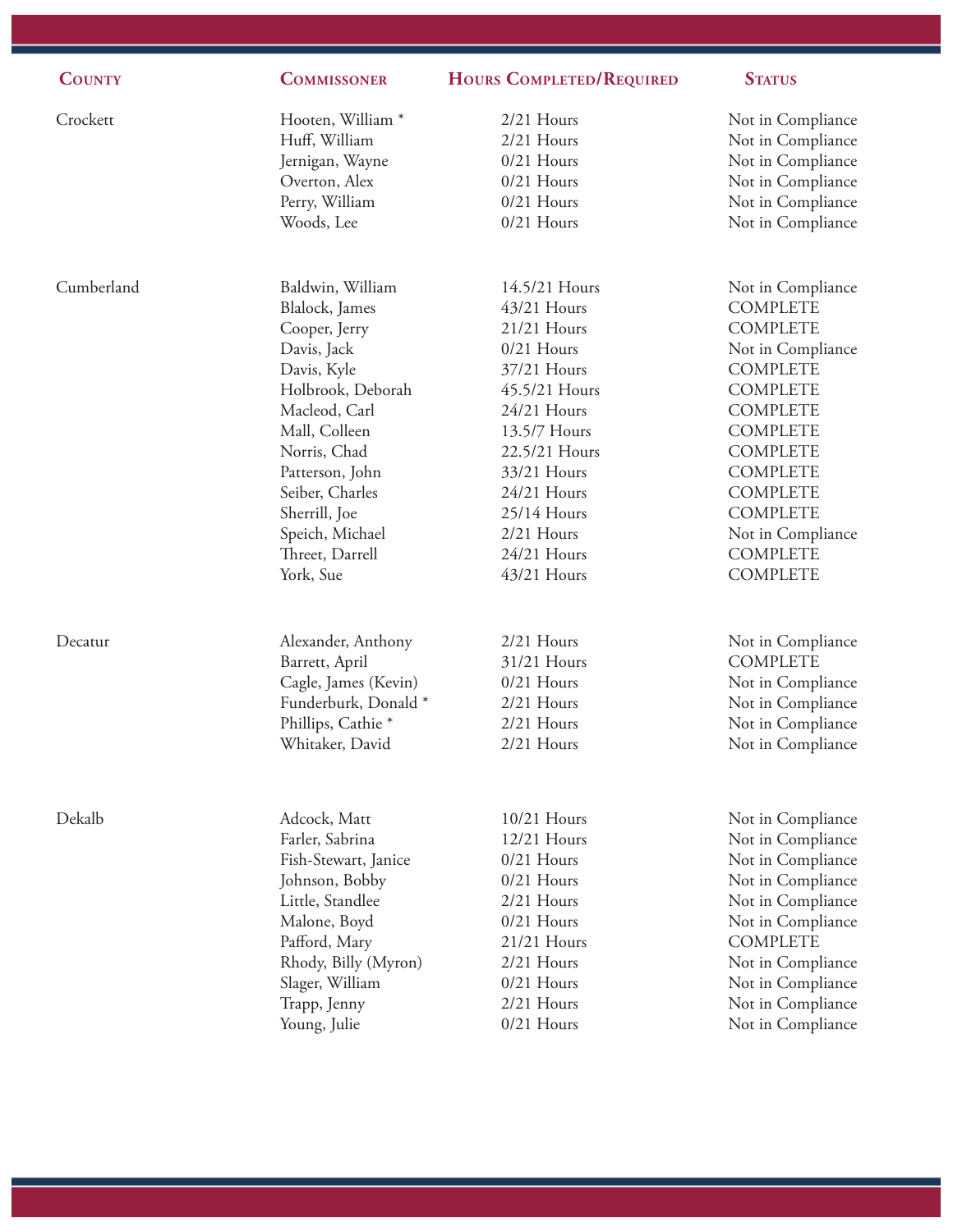| <b>COUNTY</b> | <b>COMMISSONER</b>            | <b>HOURS COMPLETED/REQUIRED</b> | <b>STATUS</b>     |
|---------------|-------------------------------|---------------------------------|-------------------|
| Dickson       | Corlew, Jeff <sup>*</sup>     | 6/21 Hours                      | Not in Compliance |
|               | Ellis, Clayton                | 23.5/21 Hours                   | <b>COMPLETE</b>   |
|               | Petty, Michael                | 0/7 Hours                       | Not in Compliance |
|               | Reed, Johnnie                 | 0/7 Hours                       | Not in Compliance |
|               | Shepard, David                | $0/21$ Hours                    | Not in Compliance |
|               | Williams, Danny               | 8/7 Hours                       | <b>COMPLETE</b>   |
| Dyer          | Gray, Bradley *               | 0/7 Hours                       | Not in Compliance |
|               | Jackson, Hunter (Chase)       | 7/21 Hours                      | Not in Compliance |
|               | Korn, Mark                    | 5/21 Hours                      | Not in Compliance |
|               | McKellar, Tonya               | $1/21$ Hours                    | Not in Compliance |
|               | Peckenpaugh, Kim <sup>*</sup> | 14/21 Hours                     | Not in Compliance |
| Fayette       | Norton, James (Jim)           | 21.5/21 Hours                   | <b>COMPLETE</b>   |
|               | Powers, Kevin                 | 14.5/21 Hours                   | Not in Compliance |
|               | Reaves, Dale                  | 6/21 Hours                      | Not in Compliance |
|               | Sills, Robert                 | $0/21$ Hours                    | Not in Compliance |
|               | Walker, John                  | $0/21$ Hours                    | Not in Compliance |
| Fentress      | Cooper, Robert                | $0/21$ Hours                    | Not in Compliance |
|               | McDonald, Micki               | 15/21 Hours                     | Not in Compliance |
|               | Stepp, Leon                   | $0/21$ Hours                    | Not in Compliance |
|               | Williams, Roderic             | 17.5/21 Hours                   | Not in Compliance |
| Franklin      | Johnson, Lydia                | 32.5/21 Hours                   | <b>COMPLETE</b>   |
|               | Kelley, James *               | 0/7 Hours                       | Not in Compliance |
|               | King, Gregory                 | 8/21 Hours                      | Not in Compliance |
|               | Montoye-Wiseman, Carolyn      | 22/21 Hours                     | <b>COMPLETE</b>   |
|               | Riddle, Scottie               | 4/21 Hours                      | Not in Compliance |
|               | Summers, Glenn                | 3/7 Hours                       | Not in Compliance |
| Gibson        | Barker, Richard (Mike)        | $0/21$ Hours                    | Not in Compliance |
|               | Craig, Alecia                 | 1.5/21 Hours                    | Not in Compliance |
|               | Hemann, Steven                | $0/21$ Hours                    | Not in Compliance |
|               | Landrum, John                 | $0/21$ Hours                    | Not in Compliance |
|               | Owens, Bradley                | $0/21$ Hours                    | Not in Compliance |
|               | White, Clayton                | $0/21$ Hours                    | Not in Compliance |
|               | Yahweh, Yahweh                | 3/21 Hours                      | Not in Compliance |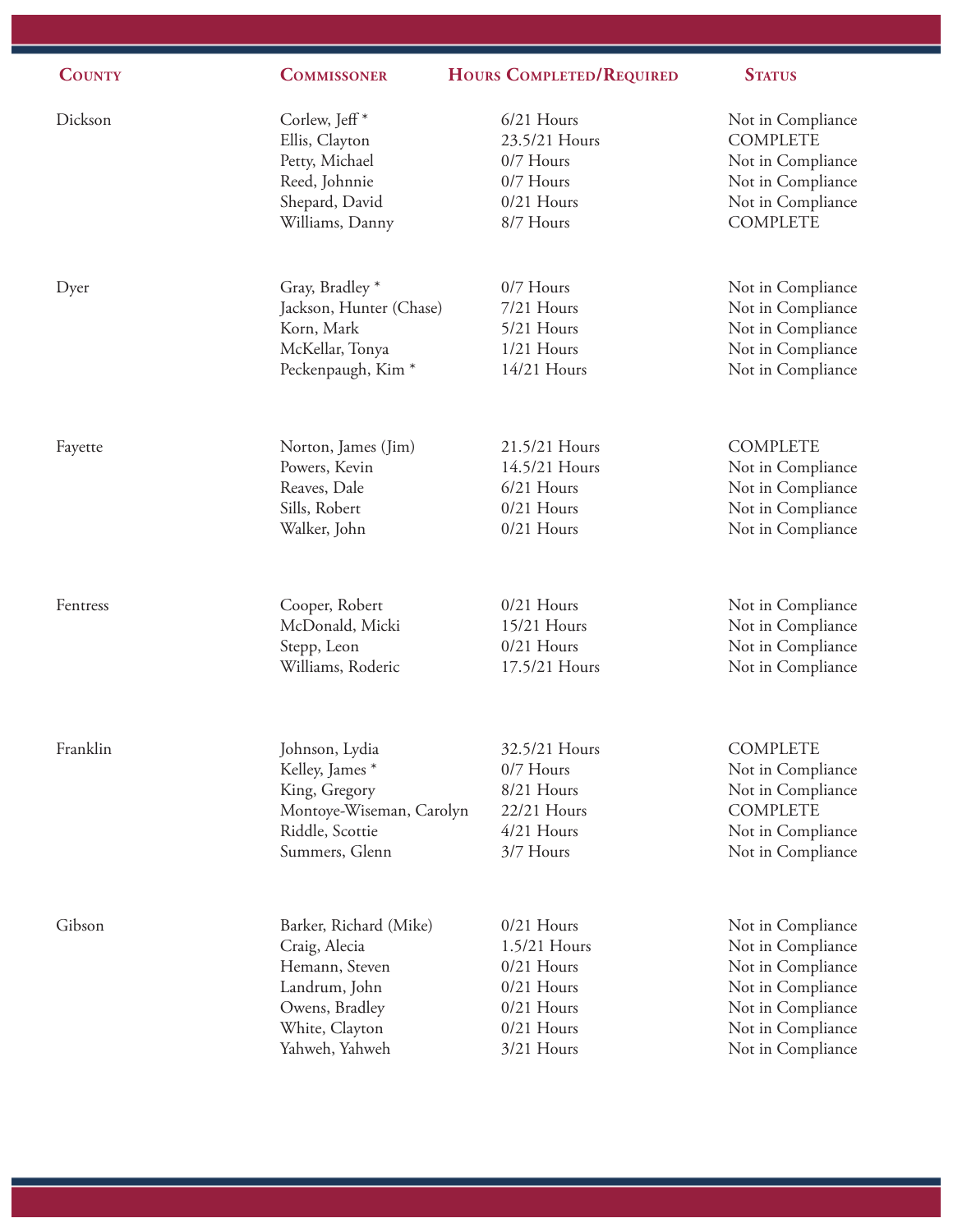| <b>COUNTY</b> | <b>COMMISSONER</b>         | <b>HOURS COMPLETED/REQUIRED</b> | <b>STATUS</b>     |
|---------------|----------------------------|---------------------------------|-------------------|
| Giles         | Butler, Jayson             | $0/21$ Hours                    | Not in Compliance |
|               | Cesarini, Joseph (Mike)    | 41/21 Hours                     | <b>COMPLETE</b>   |
|               | Curry, Erin                | 30/21 Hours                     | <b>COMPLETE</b>   |
|               | Harwell, Terry             | 12/21 Hours                     | Not in Compliance |
|               | Jones, Gayle               | 14/21 Hours                     | Not in Compliance |
|               | Pruett, Judith             | 21/21 Hours                     | <b>COMPLETE</b>   |
|               | Sutton, Joseph *           | 8/21 Hours                      | Not in Compliance |
|               | Wamble, David              | 7/21 Hours                      | Not in Compliance |
|               | Worsham, Larry *           | 105/14 Hours                    | Not in Compliance |
| Grainger      | Epperson, Justin           | $0/21$ Hours                    | Not in Compliance |
|               | Spoone, Edward             | $0/21$ Hours                    | Not in Compliance |
| Greene        | Arrowwood, Joshua          | 22/21 Hours                     | <b>COMPLETE</b>   |
|               | Bible, Jeffrey             | $0/21$ Hours                    | Not in Compliance |
|               | Bowers, Lloyd <sup>*</sup> | $0/21$ Hours                    | Not in Compliance |
|               | Bryant, Clifford           | $0/21$ Hours                    | Not in Compliance |
|               | Burkey, Paul               | $4/21$ Hours                    | Not in Compliance |
|               | Crawford, Katherine        | 10/21 Hours                     | Not in Compliance |
|               | Lane, April                | $0/21$ Hours                    | Not in Compliance |
|               | Lawing, Teddy              | 5/21 Hours                      | Not in Compliance |
|               | Powell, Kaleb *            | $0/21$ Hours                    | Not in Compliance |
|               | Shelton, Gary              | 22/21 Hours                     | Not in Compliance |
| Grundy        | Gibbs, Kelly               | 22/21 Hours                     | <b>COMPLETE</b>   |
|               | Hutcheson, Don             | 0/21 Hours                      | Not in Compliance |
|               | Layne, Matthew             | 8/7 Hours                       | <b>COMPLETE</b>   |
|               | Rogers, Millard            | $0/21$ Hours                    | Not in Compliance |
| Hamblen       | Akard, Howard              | 2/21 Hours                      | Not in Compliance |
|               | Cutshaw, Christopher       | 45/21 Hours                     | <b>COMPLETE</b>   |
|               | Doty, Thomas               | 3/21 Hours                      | Not in Compliance |
|               | Haun, Robert               | $4/21$ Hours                    | Not in Compliance |
|               | Horner, Timothy            | 10/21 Hours                     | Not in Compliance |
|               | Long, Randall              | 2/21 Hours                      | Not in Compliance |
|               | Nesmith, Wayne             | 4/21 Hours                      | Not in Compliance |
|               | Reed, Michael *            | 1.5/7 Hours                     | Not in Compliance |
|               | Stepp, James               | 10/21 Hours                     | Not in Compliance |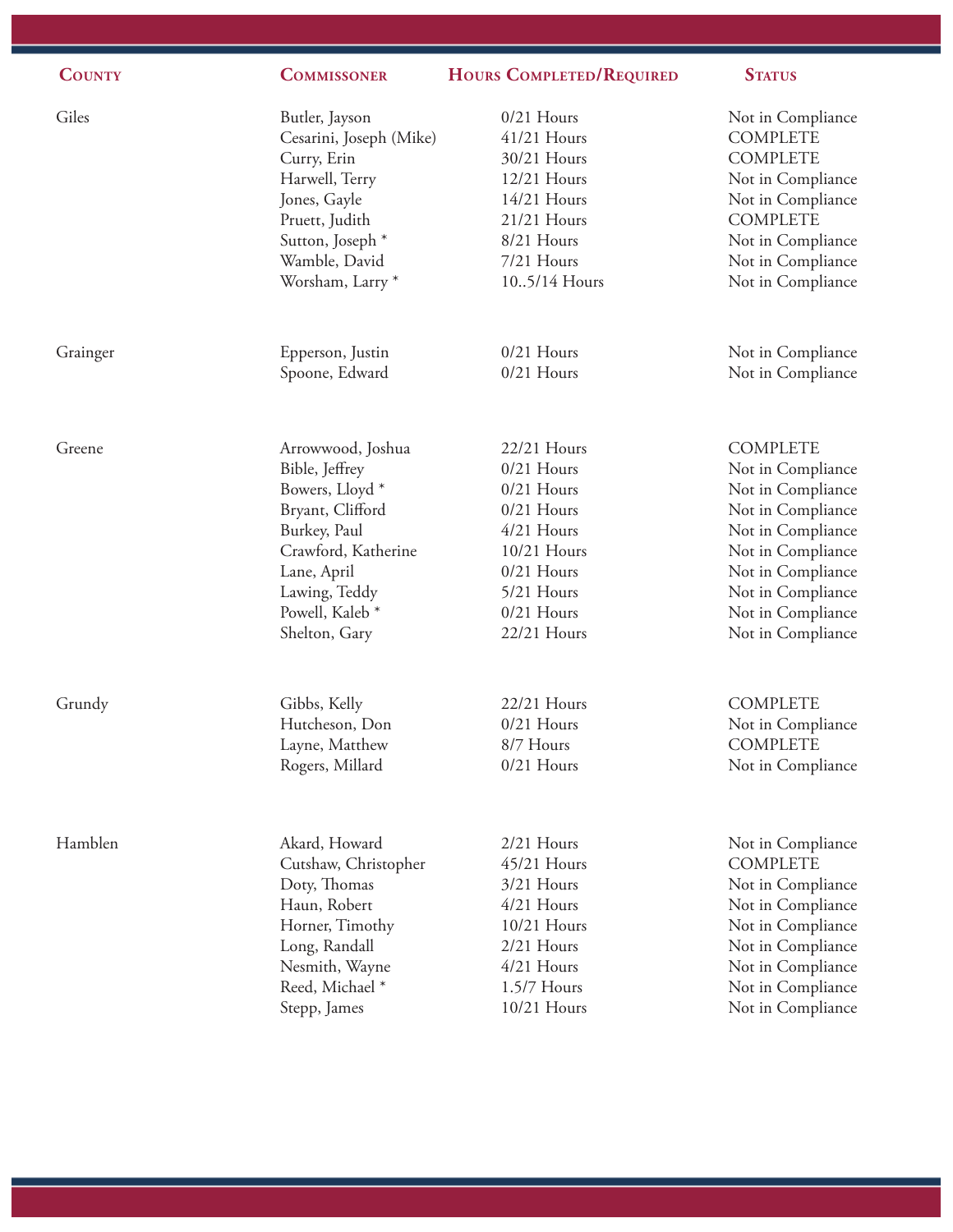| <b>COUNTY</b> | <b>COMMISSONER</b>         | <b>HOURS COMPLETED/REQUIRED</b> | <b>STATUS</b>     |
|---------------|----------------------------|---------------------------------|-------------------|
| Hamilton      | Baker, Chip                | 22.5/21 Hours                   | <b>COMPLETE</b>   |
|               | Boyd, Tim <sup>*</sup>     | 12/21 Hours                     | Not in Compliance |
|               | Geter, Katherlyn           | 20/21 Hours                     | Not in Compliance |
|               | Martin, Greg               | 40/21 Hours                     | <b>COMPLETE</b>   |
|               | Sharpe, David              | 21.5/21 Hours                   | <b>COMPLETE</b>   |
|               | Smedley, Sabrena           | 8.5/21 Hours                    | Not in Compliance |
| Hancock       | Burke, Chad                | $0/21$ Hours                    | Not in Compliance |
|               | Johnson, Robert            | 11/21 Hours                     | Not in Compliance |
|               | Jones, Darin               | $0/21$ Hours                    | Not in Compliance |
|               | Ramsey, Clayton            | $0/21$ Hours                    | Not in Compliance |
| Hardeman      | Barber, Gary               | 21/21 Hours                     | <b>COMPLETE</b>   |
|               | Gilliam, Mark              | $0/21$ Hours                    | Not in Compliance |
|               | Hensley, Bobby             | $0/21$ Hours                    | Not in Compliance |
|               | Howell, Justin             | $0/21$ Hours                    | Not in Compliance |
|               | Wright, Bobby              | 21/21 Hours                     | <b>COMPLETE</b>   |
| Hardin        | Blackwelder, Philip        | $1/21$ Hours                    | Not in Compliance |
|               | Bonee, Joseph              | $0/21$ Hours                    | Not in Compliance |
|               | Matlock, Shirley           | $2/21$ Hours                    | Not in Compliance |
|               | McGee, Shane*              | $0/14$ Hours                    | Not in Compliance |
|               | Spencer, Glen <sup>*</sup> | 2/21 Hours                      | Not in Compliance |
| Hawkins       | Barker, Nancy              | 4/21 Hours                      | Not in Compliance |
|               | Barrett, Jeff              | 72/21 Hours                     | <b>COMPLETE</b>   |
|               | Brewer, Ricky <sup>*</sup> | 13/21 Hours                     | Not in Compliance |
|               | Bridwell, George           | $0/21$ Hours                    | Not in Compliance |
|               | Clonce, Larry              | 13/21 Hours                     | Not in Compliance |
|               | Dewitte, Mark              | 25/21 Hours                     | <b>COMPLETE</b>   |
|               | Edens, Bob                 | 17/21 Hours                     | Not in Compliance |
|               | Gibson, Gerald             | 14/21 Hours                     | Not in Compliance |
|               | Goins, Valerie             | $0/21$ Hours                    | Not in Compliance |
|               | Housewright, Charles       | 3/21 Hours                      | Not in Compliance |
|               | Jessee, Raymond            | 21/21 Hours                     | <b>COMPLETE</b>   |
|               | Kern, Thomas               | $0/21$ Hours                    | Not in Compliance |
|               | Speaks, Hannah             | $0/21$ Hours                    | Not in Compliance |
|               | Talley, Jimmy              | 15/21 Hours                     | Not in Compliance |
|               | Thacker, Charles           | 2/21 Hours                      | Not in Compliance |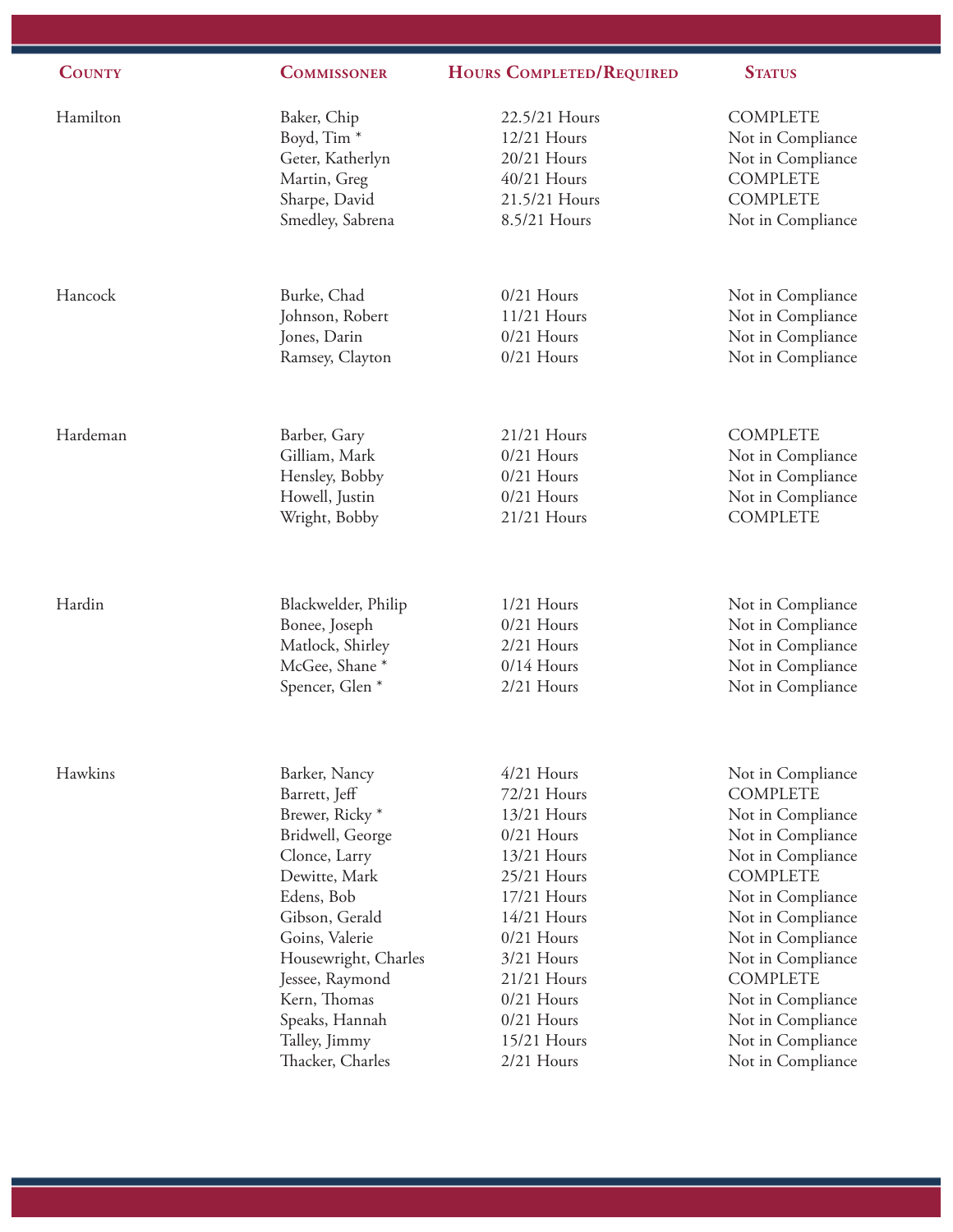| <b>COUNTY</b> | <b>COMMISSONER</b>   | <b>HOURS COMPLETED/REQUIRED</b> | <b>STATUS</b>     |
|---------------|----------------------|---------------------------------|-------------------|
|               |                      |                                 |                   |
| Haywood       | Bruce, Ronald        | $0/21$ Hours                    | Not in Compliance |
|               | Byars, Christan      | $0/21$ Hours                    | Not in Compliance |
|               | Hayes, Sharon        | 5/21 Hours                      | Not in Compliance |
|               | King, Steven         | 2/21 Hours                      | Not in Compliance |
|               | Richards, Chris      | 2/21 Hours                      | Not in Compliance |
| Henderson     | Allen, Terry         | 16/21 Hours                     | Not in Compliance |
|               | Anderson, John       | 21.5/21 Hours                   | <b>COMPLETE</b>   |
|               | Duke, Shana          | $1/21$ Hours                    | Not in Compliance |
|               | Lefler, David        | 40.5/21 Hours                   | <b>COMPLETE</b>   |
|               | Stanfill, Blake      | $0/21$ Hours                    |                   |
|               |                      |                                 | Not in Compliance |
| Henry         | Berry, Jerry         | 32/21 Hours                     | <b>COMPLETE</b>   |
|               | Copeland, James      | 15/21 Hours                     | Not in Compliance |
|               | Humphreys, Kenneth * | 14/21 Hours                     | Not in Compliance |
|               | Travis, James        | 31/21 Hours                     | <b>COMPLETE</b>   |
|               | Williams, George     | 3/21 Hours                      | Not in Compliance |
|               |                      |                                 |                   |
| Hickman       | Baldridge, Kathryn   | 12/21 Hours                     | Not in Compliance |
|               | Barnhill, Matthew    | 21.5/21 Hours                   | <b>COMPLETE</b>   |
|               | Barrett, Lionel      | 12/21 Hours                     | Not in Compliance |
|               | Callicott, Claude    | 7/21 Hours                      | Not in Compliance |
|               | King, Corey          | $0/21$ Hours                    | Not in Compliance |
|               | Page, Austin *       | $0/21$ Hours                    | Not in Compliance |
|               | Qualls, Kathryn      | $1/21$ Hours                    | Not in Compliance |
|               |                      |                                 |                   |
| Houston       | Baggett, Glen        | 23/21 Hours                     | <b>COMPLETE</b>   |
|               | Fielder, Ann         | $0/21$ Hours                    | Not in Compliance |
|               | Hayes, Tony          | $0/21$ Hours                    | Not in Compliance |
|               | Pitts, Christopher   | $0/21$ Hours                    | Not in Compliance |
|               | Reedy, Vickie        | $0/21$ Hours                    | Not in Compliance |
|               | Warren, Daniel       | $0/21$ Hours                    | Not in Compliance |
|               |                      |                                 |                   |
| Humphreys     | Jared, James         | $0/21$ Hours                    | Not in Compliance |
|               | Whitfield, John      | 8/21 Hours                      | Not in Compliance |
| Jackson       | Ballard, Paul        | 4/21 Hours                      | Not in Compliance |
|               | Buck, Anthony        | 2/21 Hours                      | Not in Compliance |
|               | Carter, Chris        | 2/21 Hours                      | Not in Compliance |
|               | Church, Darrell      | 2/21 Hours                      | Not in Compliance |
|               | Denson, Joshua       | $0/21$ Hours                    | Not in Compliance |
|               | Garrison, Gary       | $0/21$ Hours                    | Not in Compliance |
|               | Lee, Brian           | 4/21 Hours                      | Not in Compliance |
|               | Stafford, Douglas    | 2/21 Hours                      | Not in Compliance |
|               | Wilmoth, Thomas *    | 2/21 Hours                      | Not in Compliance |
|               |                      |                                 |                   |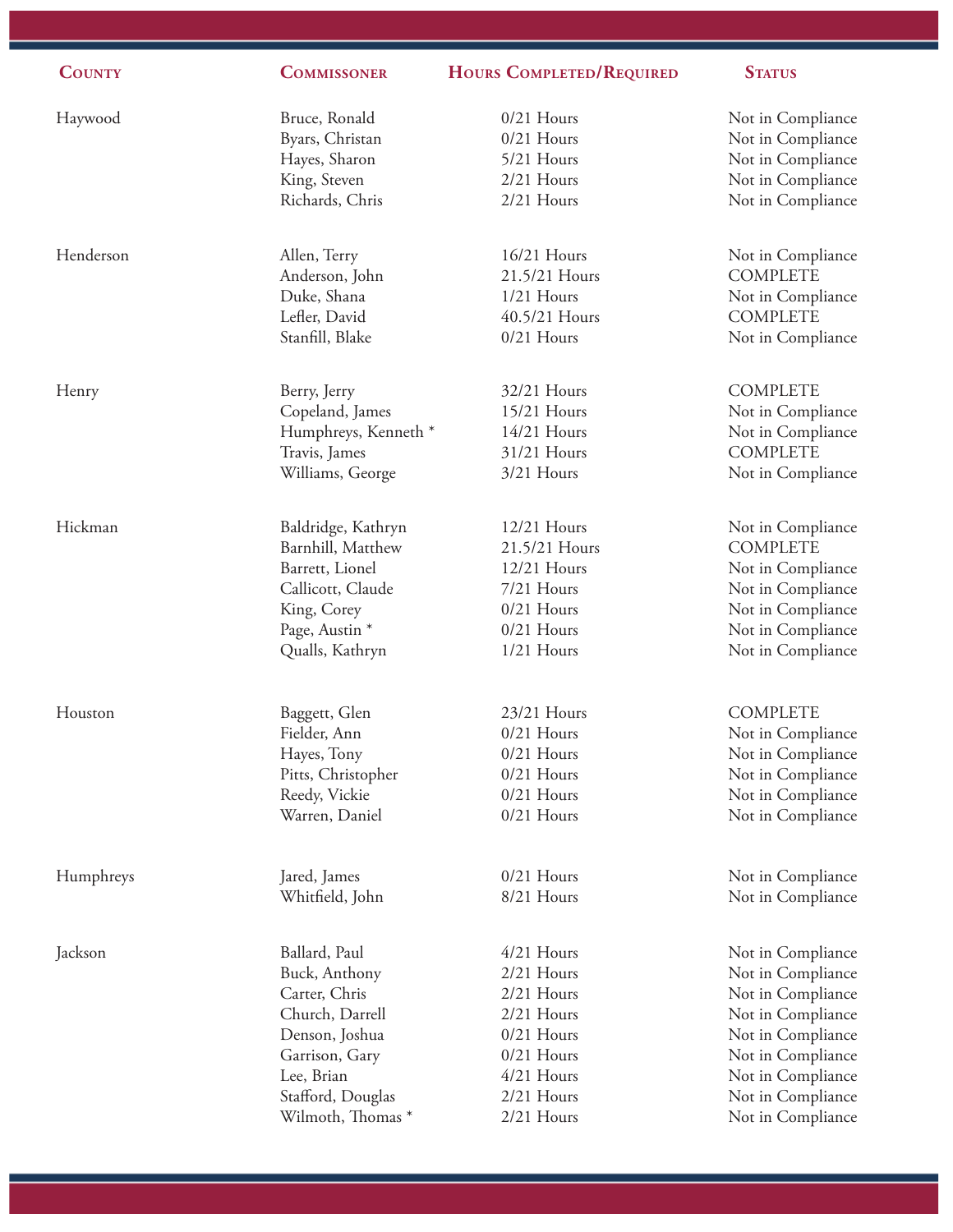| <b>COUNTY</b> | <b>COMMISSONER</b>             | <b>HOURS COMPLETED/REQUIRED</b> | <b>STATUS</b>     |
|---------------|--------------------------------|---------------------------------|-------------------|
| Jefferson     | Byrd, Gregory                  | 8/21 Hours                      | Not in Compliance |
|               | Coleman, Ronny                 | 25.5/21 Hours                   | <b>COMPLETE</b>   |
|               | Langley, Edna                  | 14/21 Hours                     | Not in Compliance |
|               | Lowe, Paul                     | 50/21 Hours                     | <b>COMPLETE</b>   |
|               | Patterson, Jimmy               | $0/21$ Hours                    | Not in Compliance |
|               | Phagan, Michael                | 50/21 Hours                     | <b>COMPLETE</b>   |
|               | Reed, Marcus                   | 26/21 Hours                     | <b>COMPLETE</b>   |
|               | Thomas, Hilda                  | 4/21 Hours                      | Not in Compliance |
| Johnson       | Arnold, Berna                  | $0/21$ Hours                    | Not in Compliance |
|               | Gentry, Jerry                  | 23/21 Hours                     | <b>COMPLETE</b>   |
|               | McEwen, Megan                  | 14/21 Hours                     | Not in Compliance |
|               | Norris, Joey                   | $0/21$ Hours                    | Not in Compliance |
|               | Phipps, Fred                   | $0/21$ Hours                    | Not in Compliance |
| Knox          | Biggs, Justin                  | 24/21 Hours                     | <b>COMPLETE</b>   |
|               | Durrett, Courtney <sup>*</sup> | 13.5/7 Hours                    | <b>COMPLETE</b>   |
|               | Hill, Terry *                  | 11/7 Hours                      | <b>COMPLETE</b>   |
|               | Jay, Larsen                    | 31.5/21 Hours                   | <b>COMPLETE</b>   |
|               | Lundy, Dasha *                 | 15.5/7 Hours                    | <b>COMPLETE</b>   |
| Lake          | Dean, John                     | $0/21$ Hours                    | Not in Compliance |
|               | Moore, Don                     | $0/21$ Hours                    | Not in Compliance |
| Lauderdale    | Britt, Barry                   | 22/21 Hours                     | <b>COMPLETE</b>   |
|               | Chrestman, Jason               | $0/21$ Hours                    | Not in Compliance |
|               | Dunavant, Thomas <sup>*</sup>  | 7/21 Hours                      | Not in Compliance |
|               | Jones, James                   | $0/21$ Hours                    | Not in Compliance |
|               | King, James                    | 4/21 Hours                      | Not in Compliance |
|               | McCaslin, Wallace              | $0/21$ Hours                    | Not in Compliance |
|               | Mills, Terry                   | 2/21 Hours                      | Not in Compliance |
| Lawrence      | Bradley, Jonathan              | 13/21 Hours                     | Not in Compliance |
|               | Glass, Larry                   | $0/21$ Hours                    | Not in Compliance |
|               | Healtherly, Phillip            | 8/21 Hours                      | Not in Compliance |
|               | Littrell, Jessie               | $0/21$ Hours                    | Not in Compliance |
|               | Skillington, Ricky             | 4/21 Hours                      | Not in Compliance |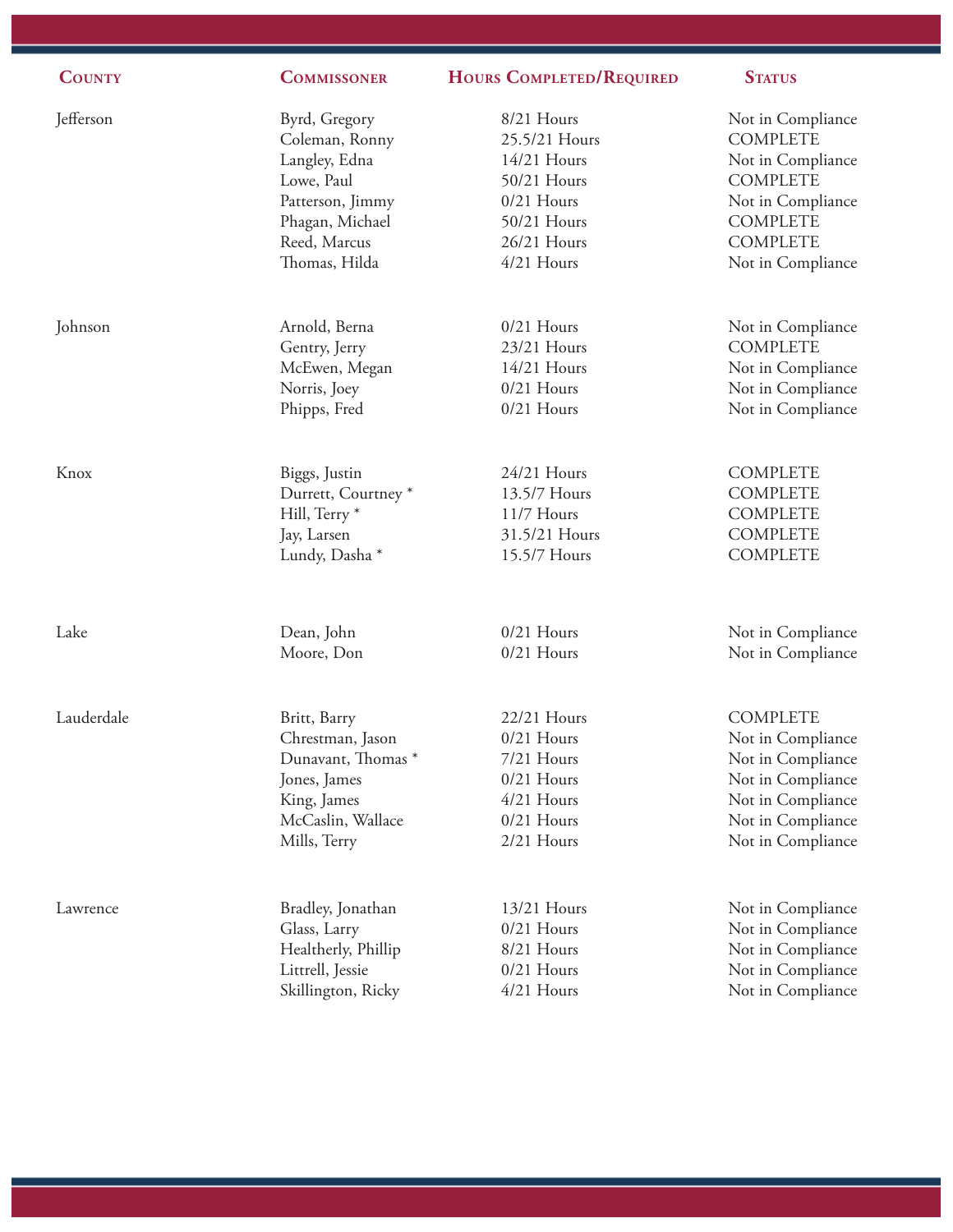| <b>COUNTY</b> | <b>COMMISSONER</b>               | HOURS COMPLETED/REQUIRED  | <b>STATUS</b>                        |
|---------------|----------------------------------|---------------------------|--------------------------------------|
| Lewis         | Carroll, Austin<br>Fite, Jason * | 35/21 Hours<br>5/21 Hours | <b>COMPLETE</b><br>Not in Compliance |
|               | Hensley, Larry                   | 11/21 Hours               | Not in Compliance                    |
|               | Kelley, Nathan                   | $0/21$ Hours              | Not in Compliance                    |
|               | Ragsdale, Aren                   | 11.5/21 Hours             | Not in Compliance                    |
|               | Tanner, Allison                  | $4/21$ Hours              | Not in Compliance                    |
|               | Taylor, Robert                   | 4/21 Hours                | Not in Compliance                    |
| Lincoln       | Atchley, Jack                    | 23.5/21 Hours             | <b>COMPLETE</b>                      |
|               | Britt, Stephanie                 | 36/21 Hours               | <b>COMPLETE</b>                      |
|               | Douglas, Glen                    | 32/21 Hours               | <b>COMPLETE</b>                      |
|               | Haynes, Pat                      | 10/7 Hours                | <b>COMPLETE</b>                      |
|               | Holland, Darren                  | 7/7 Hours                 | <b>COMPLETE</b>                      |
|               | Hunter, Charles                  | 39/21 Hours               | <b>COMPLETE</b>                      |
|               | Jacks, Jonathon                  | $0/21$ Hours              | Not in Compliance                    |
|               | Martinez, Roger                  | 17/21 Hours               | Not in Compliance                    |
|               | Mitchell, Mark                   | 23/21 Hours               | <b>COMPLETE</b>                      |
|               | Sanders, David                   | 13/21 Hours               | Not in Compliance                    |
|               | Spray, Robert                    | 24/21 Hours               | <b>COMPLETE</b>                      |
|               | Taylor, Anthony <sup>*</sup>     | 14/21 Hours               | Not in Compliance                    |
|               | Young, Tori                      | 32/21 Hours               | <b>COMPLETE</b>                      |
| Loudon        | Hurley, Julia                    | 23/21 Hours               | <b>COMPLETE</b>                      |
|               | Waller, Michael                  | 24.5/21 Hours             | <b>COMPLETE</b>                      |
|               | Whitfield, Gary                  | 8/21 Hours                | Not in Compliance                    |
|               |                                  |                           |                                      |
| Macon         | Cothron, Scott                   | $0/21$ Hours              | Not in Compliance                    |
|               | Petty, Kyle                      | 3/21 Hours                | Not in Compliance                    |
|               | Slayton, Michael                 | $4/21$ Hours              | Not in Compliance                    |
|               | West, Chad*                      | $2/21$ Hours              | Not in Compliance                    |
|               | West, Larry <sup>*</sup>         | 1.5/14 Hours              | Not in Compliance                    |
|               | Wilmore, Jarhea                  | $0/21$ Hours              | Not in Compliance                    |
|               | Wix, Tony*                       | 2/21 Hours                | Not in Compliance                    |
| Madison       | Alexander, Carl                  | 23/21 Hours               | <b>COMPLETE</b>                      |
|               | Beckham, Brett                   | 12/21 Hours               | Not in Compliance                    |
|               | Brown, Scott <sup>*</sup>        | 2/21 Hours                | Not in Compliance                    |
|               | Cleek, Trey                      | 1/7 Hours                 | Not in Compliance                    |
|               | Ellison, Aaron                   | $0/21$ Hours              | Not in Compliance                    |
|               | Gobbell, Thomas                  | 21/21 Hours               | <b>COMPLETE</b>                      |
|               | Hale, Joseph                     | 4/21 Hours                | Not in Compliance                    |
|               | Hampton-Pearson, Willie Mae      | 7/7 Hours                 | <b>COMPLETE</b>                      |
|               | Montague, Adrian                 | 8.5/21 Hours              | Not in Compliance                    |
|               | Spearman, Terrance               | 2/21 Hours                | Not in Compliance                    |
|               | Wall, Jeffery                    | 21/21 Hours               | <b>COMPLETE</b>                      |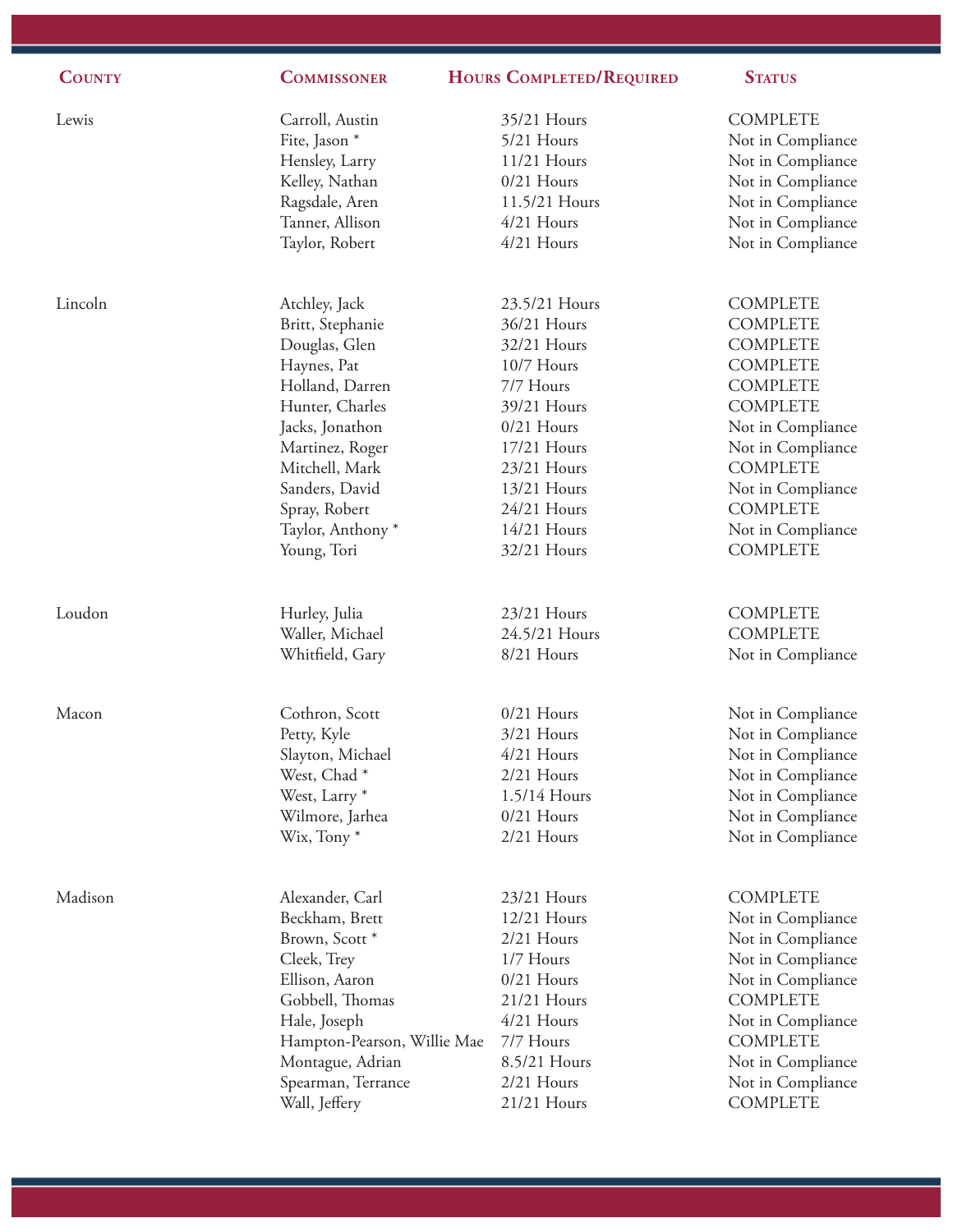| <b>COUNTY</b> | <b>COMMISSONER</b>          | <b>HOURS COMPLETED/REQUIRED</b> | <b>STATUS</b>     |
|---------------|-----------------------------|---------------------------------|-------------------|
| Marion        | Franklin, Steven            | 25/21 Hours                     | <b>COMPLETE</b>   |
|               | Nunley, Jimmy               | $0/21$ Hours                    | Not in Compliance |
|               | Reames, Ernest              | 21/21 Hours                     | <b>COMPLETE</b>   |
|               | Skiles, Kenneth             | $0/21$ Hours                    | Not in Compliance |
|               |                             |                                 |                   |
| Marshall      | Allen, Cannon               | $0/21$ Hours                    | Not in Compliance |
|               | Blackwell, Lynell           | 5.5/21 Hours                    | Not in Compliance |
|               | Cuevas, Vincent             | 22/21 Hours                     | <b>COMPLETE</b>   |
|               | Hollingsworth, Edwin        | 12/21 Hours                     | Not in Compliance |
|               | Murphree, Roger             | 23/21 Hours                     | <b>COMPLETE</b>   |
|               | Nichols, Anthony (Tony)     | 28.5/21 Hours                   | Not in Compliance |
|               | Poarch, Jeffery             | 2/21 Hours                      | Not in Compliance |
| Maury         | Green, Connie               | 21/21 Hours                     | <b>COMPLETE</b>   |
|               | Haney, Michelle             | 22/21 Hours                     | <b>COMPLETE</b>   |
|               | Markham, Kevin              | $1/21$ Hours                    | Not in Compliance |
|               | McKelvy, Brian              | 115/21 Hours                    | <b>COMPLETE</b>   |
|               | Mischke, David              | $0/21$ Hours                    | Not in Compliance |
|               | Patterson, Wayne            | 5.5/21 Hours                    | Not in Compliance |
|               | Stephenson, Susan *         | $0/21$ Hours                    | Not in Compliance |
|               | Vick, Brian                 | $0/21$ Hours                    | Not in Compliance |
|               |                             |                                 |                   |
| McMinn        | King, Timothy*              | 13/21 Hours                     | Not in Compliance |
|               | Simpson, Tad*               | 11/21 Hours                     | Not in Compliance |
|               | Slack, Charles <sup>*</sup> | 11/21 Hours                     | Not in Compliance |
| McNairy       | Ashe, Richard               | 15/21 Hours                     | Not in Compliance |
|               | Brown, Kerry                | 16/21 Hours                     | Not in Compliance |
|               | Carr, Anthony               | 23/21 Hours                     | <b>COMPLETE</b>   |
|               | Carroll, Pamela             | 25/21 Hours                     | <b>COMPLETE</b>   |
|               | Dancer, Sybil               | 21/21 Hours                     | <b>COMPLETE</b>   |
|               | Garrison, Candice           | 26.5/21 Hours                   | <b>COMPLETE</b>   |
|               | Holland, Brent*             | 4/7 Hours                       | Not in Compliance |
|               | Hollingsworth, James        | $1/21$ Hours                    | Not in Compliance |
|               | Hollingsworth, Phillip      | $0/21$ Hours                    | Not in Compliance |
|               | Hunt, Bradley               | 4/21 Hours                      | Not in Compliance |
|               | Kientz, Michelle            | 12/21 Hours                     | Not in Compliance |
|               | Knight, Doug                | 25.5/7 Hours                    | <b>COMPLETE</b>   |
|               | McCormick, Terry            | 10/21 Hours                     | Not in Compliance |
|               | Pickle, Jackie              | 4/21 Hours                      | Not in Compliance |
|               | Ray, Jimmy                  | 2/21 Hours                      | Not in Compliance |
|               | Sisk, Ryan                  | 2/21 Hours                      | Not in Compliance |
| Meigs         | Kelly-Sewell, Kristy        | 22.5/21 Hours                   | <b>COMPLETE</b>   |
|               | Minnis, Ralph               | $0/21$ Hours                    | Not in Compliance |
|               |                             |                                 |                   |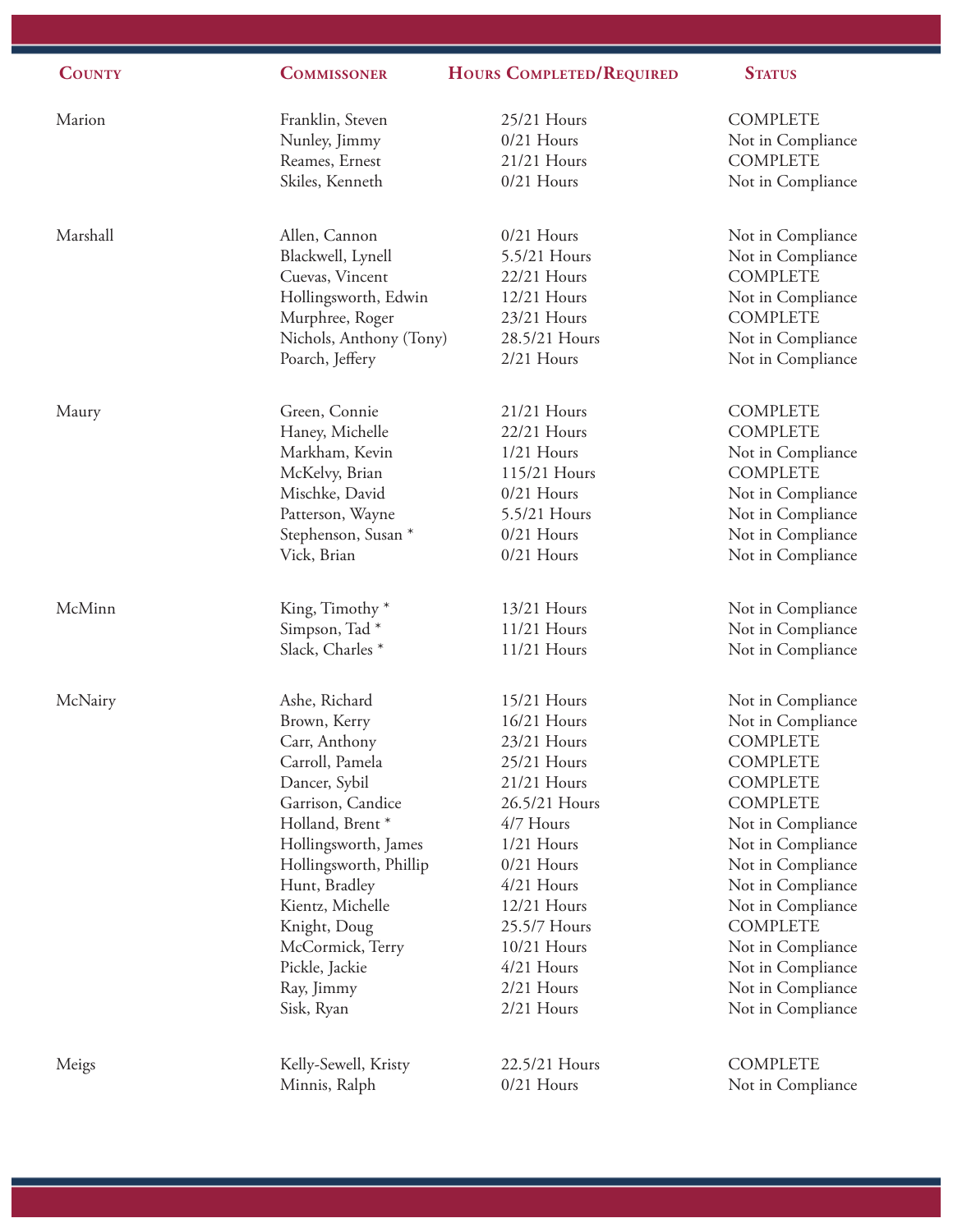| <b>COUNTY</b> | <b>COMMISSONER</b>           | <b>HOURS COMPLETED/REQUIRED</b> | <b>STATUS</b>     |
|---------------|------------------------------|---------------------------------|-------------------|
| Monroe        | Anderson, Larry              | 22/21 Hours                     | <b>COMPLETE</b>   |
|               | Harrill, Samuel              | 8/21 Hours                      | Not in Compliance |
|               | Leming, Chad                 | 28/21 Hours                     | <b>COMPLETE</b>   |
|               | Reynolds, Adam <sup>*</sup>  | $0/14$ Hours                    | Not in Compliance |
|               | Watson, George               | $0/21$ Hours                    | Not in Compliance |
|               | Wiseman, Chris               | 39/21 Hours                     | <b>COMPLETE</b>   |
| Montgomery    | Albert, Jerry <sup>*</sup>   | 3.5/21 Hours                    | Not in Compliance |
|               | Beal, Joshua                 | 87.5/21 Hours                   | <b>COMPLETE</b>   |
|               | Bryant, Loretta              | 89/21 Hours                     | <b>COMPLETE</b>   |
|               | Chandler, Carmelle           | 22/21 Hours                     | <b>COMPLETE</b>   |
|               | Claridy, Gary*               | 2/21 Hours                      | Not in Compliance |
|               | Gannon, John *               | 44.5/21 Hours                   | <b>COMPLETE</b>   |
|               | Knight, Jason                | 18/21 Hours                     | Not in Compliance |
|               | Leverett, Rashidah           | 35.5/21 Hours                   | <b>COMPLETE</b>   |
|               | Lewis, James                 | 29/21 Hours                     | <b>COMPLETE</b>   |
|               | Prichard, Lisa               | 13/21 Hours                     | Not in Compliance |
|               | Rasnic, Christopher          | 20/21 Hours                     | Not in Compliance |
|               | Ray, Richard (Rickey)        | 21/21 Hours                     | <b>COMPLETE</b>   |
|               | Smith, Joseph                | 25/21 Hours                     | <b>COMPLETE</b>   |
|               | Smith, Tangi                 | 35/21 Hours                     | <b>COMPLETE</b>   |
|               | Woodruff, Walker             | 24/21 Hours                     | <b>COMPLETE</b>   |
| Moore         | Bailey, Meghan               | $0/21$ Hours                    | Not in Compliance |
|               | Blackburn, Peggy             | 1/7 Hours                       | Not in Compliance |
|               | Burnett, Gerald <sup>*</sup> | $0/21$ Hours                    | Not in Compliance |
|               | Lindsey, Houston             | 7/21 Hours                      | Not in Compliance |
|               | Moorehead, Sunny             | $1/21$ Hours                    | Not in Compliance |
|               | Taylor, John                 | 17.5/21 Hours                   | Not in Compliance |
|               | Taylor, Shane                | 10/7 Hours                      | <b>COMPLETE</b>   |
| Morgan        | Anderson, Aaron              | $0/21$ Hours                    | Not in Compliance |
|               | Bryant, Melissa *            | 2/21 Hours                      | Not in Compliance |
|               | Byrd, Robert                 | 6/21 Hours                      | Not in Compliance |
|               | Kries, Susie                 | $0/21$ Hours                    | Not in Compliance |
|               | Raiford, Michael             | $0/21$ Hours                    | Not in Compliance |
| Obion         | Ellegood, Ryan               | 22.5/21 Hours                   | <b>COMPLETE</b>   |
|               | Gray, James                  | 94/21 Hours                     | <b>COMPLETE</b>   |
|               | Holman, Robert               | 22/21 Hours                     | <b>COMPLETE</b>   |
|               | Hudgins, Edward              | 30/21 Hours                     | <b>COMPLETE</b>   |
|               | Lamastus, Jerry              | $0/21$ Hours                    | Not in Compliance |
|               | Sherwood, Larry *            | 7/7 Hours                       | <b>COMPLETE</b>   |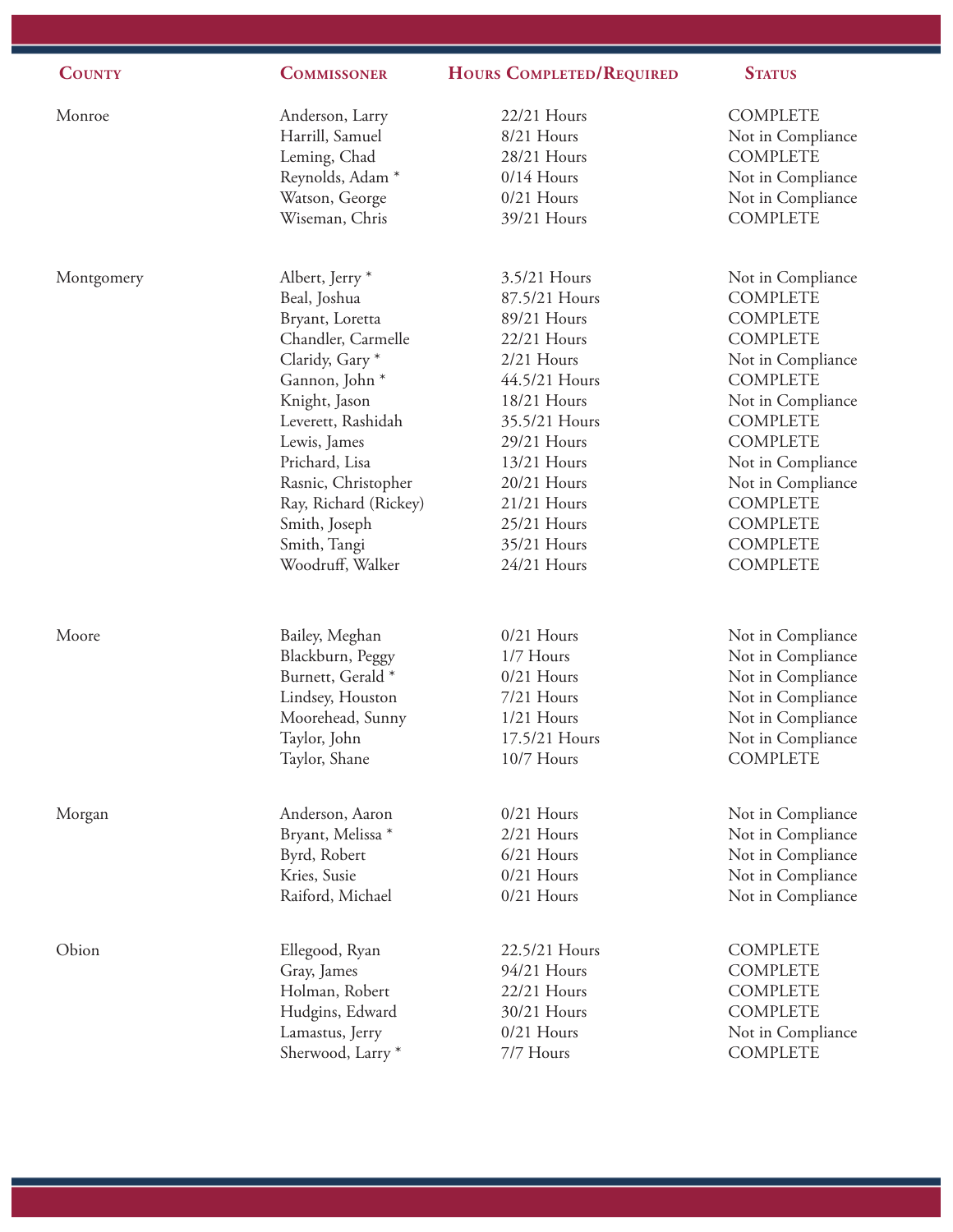| <b>COUNTY</b> | <b>COMMISSONER</b>           | <b>HOURS COMPLETED/REQUIRED</b> | <b>STATUS</b>     |
|---------------|------------------------------|---------------------------------|-------------------|
| Overton       | Long, Jeff                   | 2/21 Hours                      | Not in Compliance |
|               | McCowan, Harlie              | 12/21 Hours                     | Not in Compliance |
|               | Richards, Lee                | $0/21$ Hours                    | Not in Compliance |
|               | Walker, Geraldine            | 10/21 Hours                     | Not in Compliance |
|               | Walker, Shane                | 22/21 Hours                     | <b>COMPLETE</b>   |
| Perry         | Burgess, Brad                | 22/21 Hours                     | <b>COMPLETE</b>   |
|               | Dill, Zach                   | $0/21$ Hours                    | Not in Compliance |
|               | Trull, Michael               | 15/21 Hours                     | Not in Compliance |
| Pickett       | Beaty, Larry                 | $1/21$ Hours                    | Not in Compliance |
|               | Beaty, Tony                  | $0/14$ Hours                    | Not in Compliance |
|               | Conner, Andrew               | 1.5/21 Hours                    | Not in Compliance |
|               | Harden, Joe                  | $2/21$ Hours                    | Not in Compliance |
|               | Mitchell, Kathy <sup>*</sup> | 0/7 Hours                       | Not in Compliance |
|               | Moon, Sheila                 | 26/21 Hours                     | <b>COMPLETE</b>   |
|               | Scroggins, Douglas           | 2/21 Hours                      | Not in Compliance |
|               | Worley, Terri                | $0/21$ Hours                    | Not in Compliance |
| Polk          | Davis, Deborah               | 4/21 Hours                      | Not in Compliance |
|               | Esquinance, August Floyd     | 25.5/21 Hours                   | <b>COMPLETE</b>   |
|               | Evans, Roger                 | 5.5/21 Hours                    | Not in Compliance |
|               | Kimsey, Jeremy               | 14/21 Hours                     | Not in Compliance |
|               | Trantham, Samantha           | 36/21 Hours                     | <b>COMPLETE</b>   |
|               | Woody, James                 | 25.5/21 Hours                   | <b>COMPLETE</b>   |
| Putnam        | Bennett, Grover              | 29.5/21 Hours                   | <b>COMPLETE</b>   |
|               | Donadio, Andrew              | 21/21 Hours                     | <b>COMPLETE</b>   |
|               | Dunn, Katherine              | 25/21 Hours                     | <b>COMPLETE</b>   |
|               | Johnson, Troy                | 22/21 Hours                     | <b>COMPLETE</b>   |
|               | Moss, Willard                | 21.5/21 Hours                   | <b>COMPLETE</b>   |
|               | Randolph, Terry              | 2/21 Hours                      | Not in Compliance |
|               | Tayes, Theresa               | 23.5/21 Hours                   | <b>COMPLETE</b>   |
|               | Williams, Jonathan           | 21/21 Hours                     | <b>COMPLETE</b>   |
|               | Wilson, Wendell              | 28/21 Hours                     | <b>COMPLETE</b>   |
| Rhea          | Raper, Ronald                | $0/21$ Hours                    | Not in Compliance |
|               | Rogers, Russell              | $0/21$ Hours                    | Not in Compliance |
|               | Stephens, Leo                | 7/21 Hours                      | Not in Compliance |
|               | Thedford, William            | 6/21 Hours                      | Not in Compliance |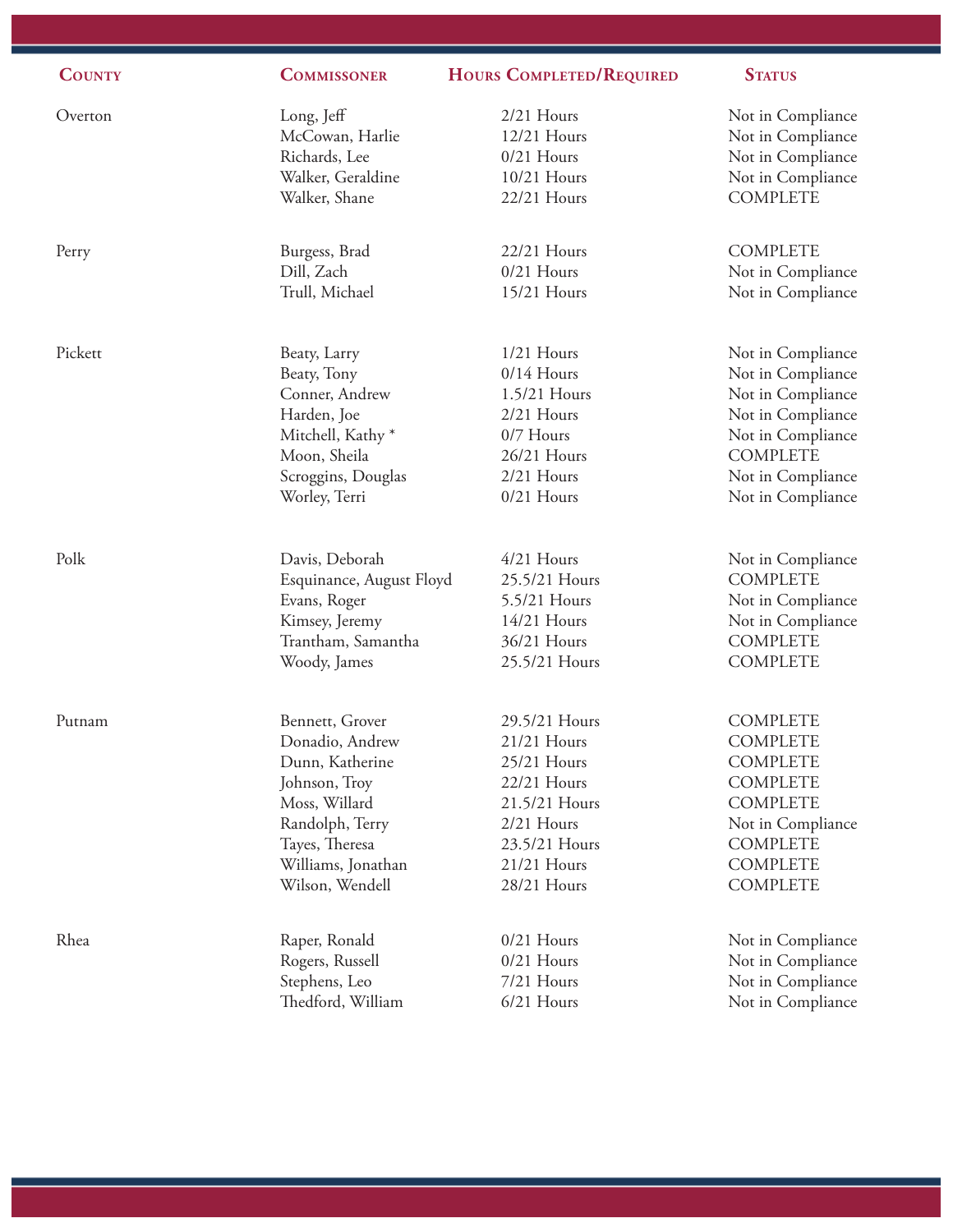| <b>COUNTY</b> | <b>COMMISSONER</b>    | <b>HOURS COMPLETED/REQUIRED</b> | <b>STATUS</b>     |
|---------------|-----------------------|---------------------------------|-------------------|
| Roane         | Bowers, Charlotte     | 24.5/21 Hours                   | <b>COMPLETE</b>   |
|               | Brashears, David      | 24/21 Hours                     | <b>COMPLETE</b>   |
|               | Gann, Ben             | 26/21 Hours                     | <b>COMPLETE</b>   |
|               | Hester, Virgil        | $4/21$ Hours                    | Not in Compliance |
|               | Hickman, Glen         | 10/21 Hours                     | Not in Compliance |
|               | White, Jerry          | 37/21 Hours                     | <b>COMPLETE</b>   |
|               | Wilson, Ben           | 7/21 Hours                      | Not in Compliance |
| Robertson     | Ayres, Jeffrey        | 22/21 Hours                     | <b>COMPLETE</b>   |
|               | Ballard, Scott        | $2/21$ Hours                    | Not in Compliance |
|               | Bradley, Stephanie    | 5.5/21 Hours                    | Not in Compliance |
|               | DeLong, Jeffrey       | 24/21 Hours                     | <b>COMPLETE</b>   |
|               | Gray, Billy           | 18/21 Hours                     | Not in Compliance |
|               | Spain, Leland         | 13/21 Hours                     | Not in Compliance |
|               | Wade, Dennis          | $2/21$ Hours                    | Not in Compliance |
|               | Woodard, V. Darrell   | $0/21$ Hours                    | Not in Compliance |
| Rutherford    | Blair, Wayne          | 16/14 Hours                     | <b>COMPLETE</b>   |
|               | Buchanan, Veronica    | 7/7 Hours                       | <b>COMPLETE</b>   |
|               | Ervin, Steven         | $0/21$ Hours                    | Not in Compliance |
|               | Gammon, David         | 13/21 Hours                     | Not in Compliance |
|               | Gammon, Virgil        | $0/21$ Hours                    | Not in Compliance |
|               | Harris, Herbert       | 4/21 Hours                      | Not in Compliance |
|               | Key, Rod <sup>*</sup> | 0/7 Hours                       | Not in Compliance |
|               | Wrather, Michael      | 21.5/21 Hours                   | <b>COMPLETE</b>   |
| Scott         | Carson, Benny         | $0/21$ Hours                    | Not in Compliance |
|               | Chambers, Harold      | $2/21$ Hours                    | Not in Compliance |
|               | Gray, Shonda          | 25.5/21 Hours                   | <b>COMPLETE</b>   |
|               | Jeffers, David        | $0/21$ Hours                    | Not in Compliance |
|               | Jeffers, Jerried      | 39/21 Hours                     | <b>COMPLETE</b>   |
| Sequatchie    | Dotson, Joyce         | 22.5/21 Hours                   | <b>COMPLETE</b>   |
|               | Dotson, Patricia *    | 1.5/21 Hours                    | Not in Compliance |
|               | Hudson, David         | $0/21$ Hours                    | Not in Compliance |
|               | Shell, Chester        | $0/21$ Hours                    | Not in Compliance |
|               | Williams, Gary        | 154/21 Hours                    | <b>COMPLETE</b>   |
| Sevier        | Foster, Aaron         | 7/21 Hours                      | Not in Compliance |
|               | Hill, Dale            | 7/21 Hours                      | Not in Compliance |
|               | Humble, Todd          | 6.5/21 Hours                    | Not in Compliance |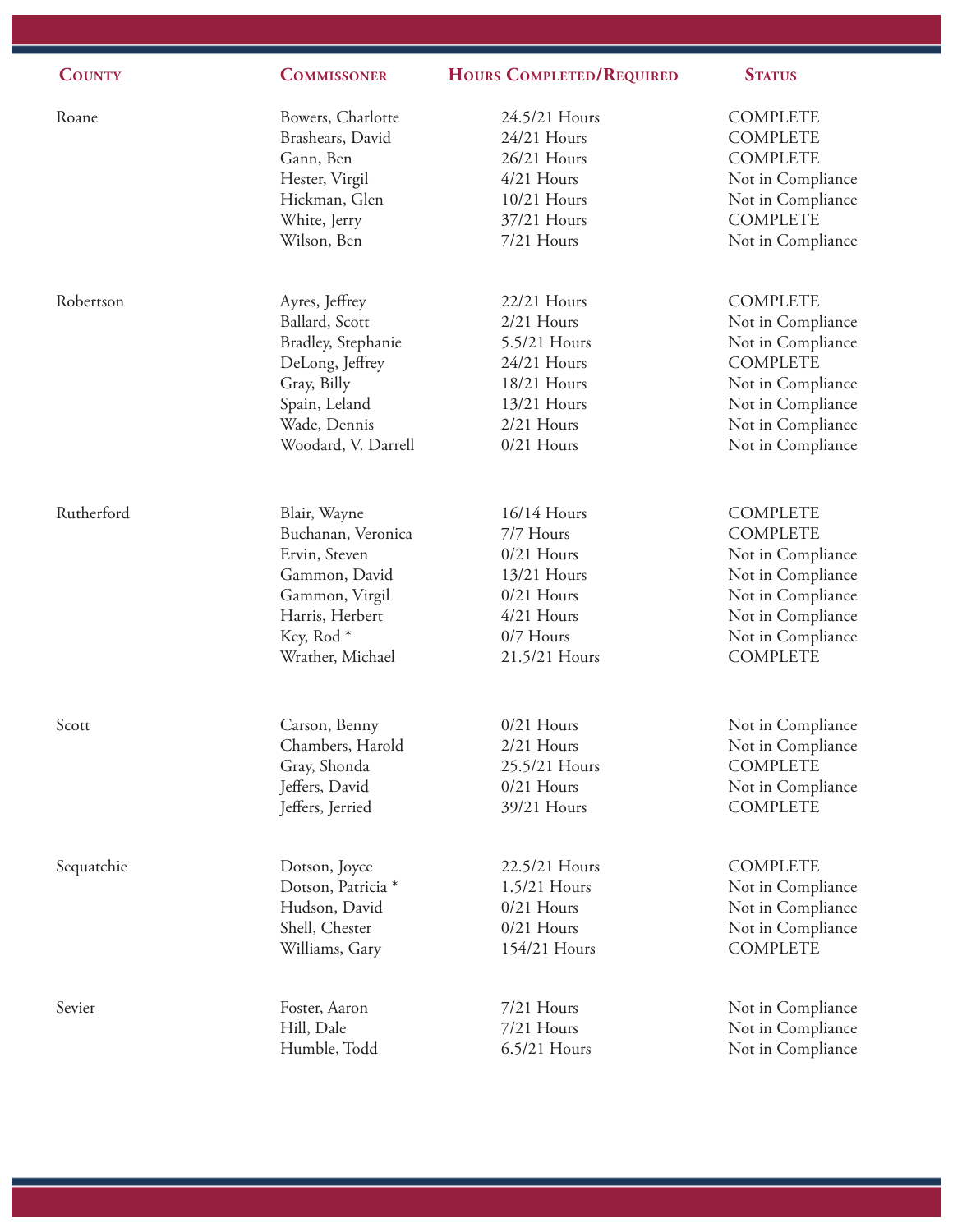| <b>COUNTY</b> | <b>COMMISSONER</b>         | <b>HOURS COMPLETED/REQUIRED</b> | <b>STATUS</b>     |
|---------------|----------------------------|---------------------------------|-------------------|
| Shelby        | Bradford, David            | $0/21$ Hours                    | Not in Compliance |
|               | Ford, Edmund               | $0/21$ Hours                    | Not in Compliance |
|               | Mills, Amber               | 10.5/21 Hours                   | Not in Compliance |
|               | Morrison, Brandon          | 18/21 Hours                     | <b>COMPLETE</b>   |
|               | Whaley, Michael            | $0/21$ Hours                    | Not in Compliance |
|               | Wright, Mick*              | 17/21 Hours                     | <b>COMPLETE</b>   |
| Smith         | Bellar, Tim                | 0/7 Hours                       | Not in Compliance |
|               | Dillehay, Dustin*          | $0/21$ Hours                    | Not in Compliance |
|               | Duke, Roger                | $0/21$ Hours                    | Not in Compliance |
|               | Ebel, Erika                | 8/21 Hours                      | Not in Compliance |
|               | Elrod, Casey               | 0/7 Hours                       | Not in Compliance |
|               | Givens, Terry <sup>*</sup> | $2/21$ Hours                    | Not in Compliance |
|               | Greene, Shannon            | $6/21$ Hours                    | Not in Compliance |
|               | Kirby, Greta *             | 19.5/21 Hours                   | Not in Compliance |
|               | McKinney, Colby            | $2/21$ Hours                    | Not in Compliance |
|               | Paschal, Thomas            | 2/21 Hours                      | Not in Compliance |
|               | Shumake, Ronald            | 24/21 Hours                     | <b>COMPLETE</b>   |
|               | Stewart, Jason             | 9/21 Hours                      | Not in Compliance |
|               | Stout, Eddie               | 6/21 Hours                      | Not in Compliance |
| Stewart       | Mathis, James              | 39/21 Hours                     | <b>COMPLETE</b>   |
|               | Shepherd, Drue             | 7/21 Hours                      | Not in Compliance |
| Sullivan      | Akard, David               | 8/21 Hours                      | Not in Compliance |
|               | Blalock, Judy              | $0/21$ Hours                    | Not in Compliance |
|               | Broughton, Michale         | 28/21 Hours                     | <b>COMPLETE</b>   |
|               | Crawford, Larry            | 32/21 Hours                     | <b>COMPLETE</b>   |
|               | Cross, Andrew              | 30/21 Hours                     | <b>COMPLETE</b>   |
|               | Crosswhite, Joyce          | 3/21 Hours                      | Not in Compliance |
|               | George, Colette            | 27.5/21 Hours                   | <b>COMPLETE</b>   |
|               | Glover, Herchel            | $4/21$ Hours                    | Not in Compliance |
|               | Hutton, Mark               | 42.5/21 Hours                   | <b>COMPLETE</b>   |
|               | Jones, Samuel              | 44.5/21 Hours                   | <b>COMPLETE</b>   |
|               | Leonard, Anthony           | $0/21$ Hours                    | Not in Compliance |
|               | Locke, Hunter              | 24/21 Hours                     | <b>COMPLETE</b>   |
|               | Starnes, Alicia            | 29.5/21 Hours                   | <b>COMPLETE</b>   |
|               | Stidham, Gary              | 35/21 Hours                     | <b>COMPLETE</b>   |
|               | Woods, Douglas             | 7/21 Hours                      | Not in Compliance |
| Sumner        | Dewitt, Deanne             | 26/21 Hours                     | <b>COMPLETE</b>   |
|               | Echols, Loren              | 12/21 Hours                     | Not in Compliance |
|               | Mansfield, Jeremy          | 24/21 Hours                     | <b>COMPLETE</b>   |
|               | Nipper, Justin             | 23/21 Hours                     | <b>COMPLETE</b>   |
|               | Rhodes, Franklin           | $1/21$ Hours                    | Not in Compliance |
|               | Tucker, Shellie            | 22/21 Hours                     | <b>COMPLETE</b>   |
|               | Wright, Terry              | $0/21$ Hours                    | Not in Compliance |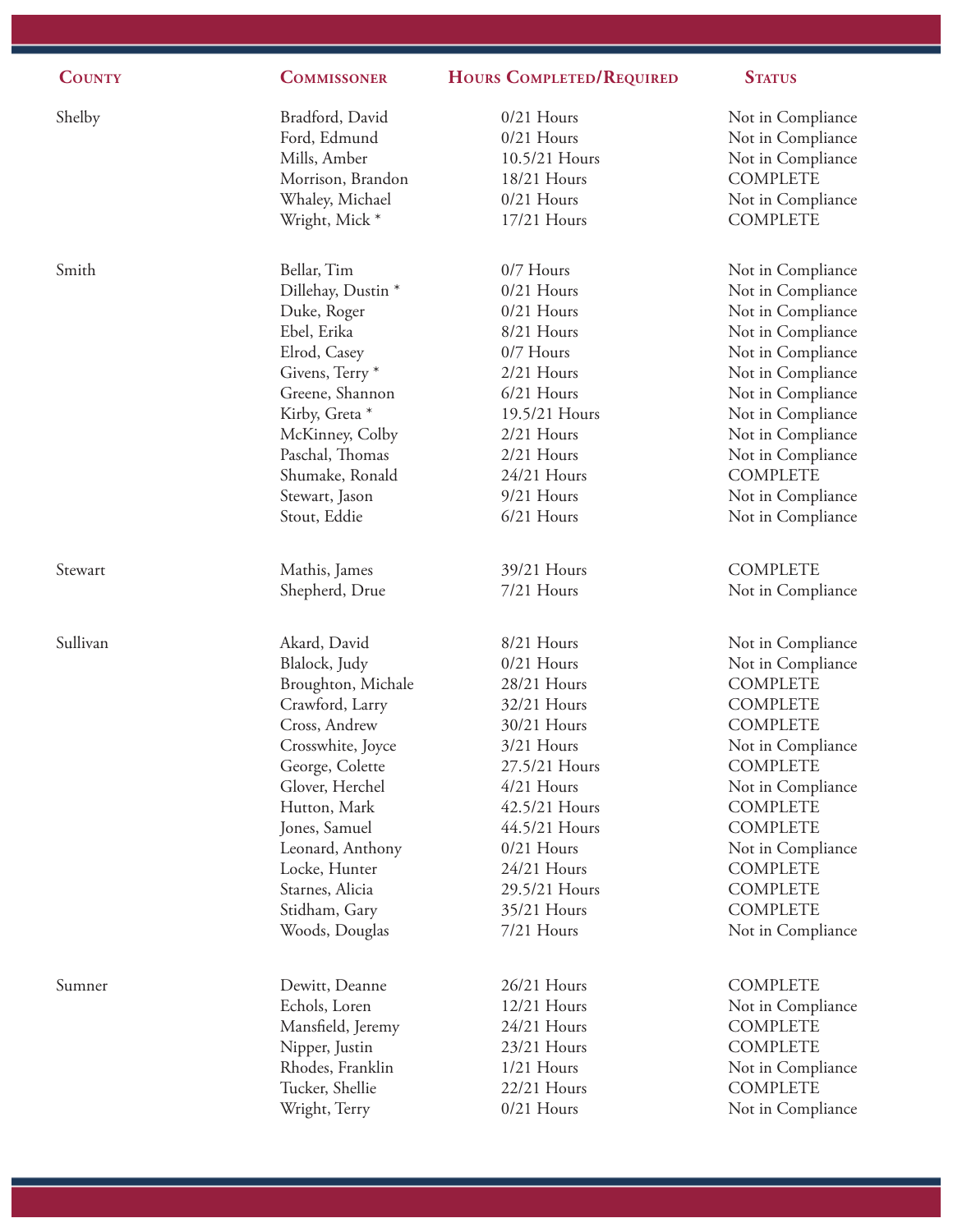| <b>COUNTY</b> | <b>COMMISSONER</b>                        | <b>HOURS COMPLETED/REQUIRED</b> | <b>STATUS</b>                        |
|---------------|-------------------------------------------|---------------------------------|--------------------------------------|
| Tipton        | Armstrong, Christopher<br>Copeland, David | 5/21 Hours<br>22/21 Hours       | Not in Compliance<br><b>COMPLETE</b> |
|               | Kelley, Richard                           | 20/21 Hours                     | Not in Compliance                    |
|               | Murphy, Jonathan                          | $0/21$ Hours                    | Not in Compliance                    |
|               | Naifeh, Michael                           | $0/21$ Hours                    | Not in Compliance                    |
|               | Shopher, Stephen                          | 10/21 Hours                     | Not in Compliance                    |
|               | Smith, Bobbie                             | 9/21 Hours                      | Not in Compliance                    |
| Trousdale     | Atwood, Beverly                           | $0/21$ Hours                    | Not in Compliance                    |
|               | Buckmaster, Kenneth                       | $0/21$ Hours                    | Not in Compliance                    |
|               | Dickey, Coy                               | 23/21 Hours                     | <b>COMPLETE</b>                      |
|               | Gulley, Landon                            | $0/21$ Hours                    | Not in Compliance                    |
|               | Jewell, Dwight                            | 49/21 Hours                     | <b>COMPLETE</b>                      |
| Unicoi        | Delp, Brian                               | 7/7 Hours                       | <b>COMPLETE</b>                      |
|               | Hendrix, Stephen                          | $0/21$ Hours                    | Not in Compliance                    |
|               | Rice, Matthew                             | $0/21$ Hours                    | Not in Compliance                    |
|               | Wilcox, Todd                              | $0/21$ Hours                    | Not in Compliance                    |
| Union         | Brantley, Jeffrey                         | $4/21$ Hours                    | Not in Compliance                    |
|               | Chesney, Jeffrey                          | $0/21$ Hours                    | Not in Compliance                    |
|               | Cooke, Danny                              | $0/21$ Hours                    | Not in Compliance                    |
|               | Keck, Debra                               | 30/21 Hours                     | <b>COMPLETE</b>                      |
|               | Lay, Larry                                | $0/21$ Hours                    | Not in Compliance                    |
|               | Munsey, Virgie                            | $0/21$ Hours                    | Not in Compliance                    |
|               | Smith, Jody*                              | $1/21$ Hours                    | Not in Compliance                    |
| Van Buren     | Mosley, Dalton                            | $0/21$ Hours                    | Not in Compliance                    |
|               | Woodlee, Michael *                        | 5/21 Hours                      | Not in Compliance                    |
|               |                                           |                                 |                                      |
| Warren        | Bell, Michael                             | 3.5/21 Hours                    | Not in Compliance                    |
|               | Dunlap, Joe<br>Evans, Deborah             | 12.5 Hours<br>2/21 Hours        | Not in Compliance                    |
|               | Glenn, Steve                              | 23.5/21 Hours                   | Not in Compliance<br><b>COMPLETE</b> |
|               | Helton, Steven                            | $0/21$ Hours                    | Not in Compliance                    |
|               | Hennessee, Robert                         | 1.5/21 Hours                    | Not in Compliance                    |
|               | Hillis, Brad                              | 3.5/21 Hours                    | Not in Compliance                    |
|               | Judkins, Lori                             | 2/21 Hours                      | Not in Compliance                    |
|               | Owens, Daniel                             | 21.5/21 Hours                   | <b>COMPLETE</b>                      |
|               | Owens, Kasey                              | 0/7 Hours                       | Not in Compliance                    |
|               | Ross, Mary                                | 2/21 Hours                      | Not in Compliance                    |
|               | Stotts, Joseph                            | 2/21 Hours                      | Not in Compliance                    |
|               |                                           |                                 |                                      |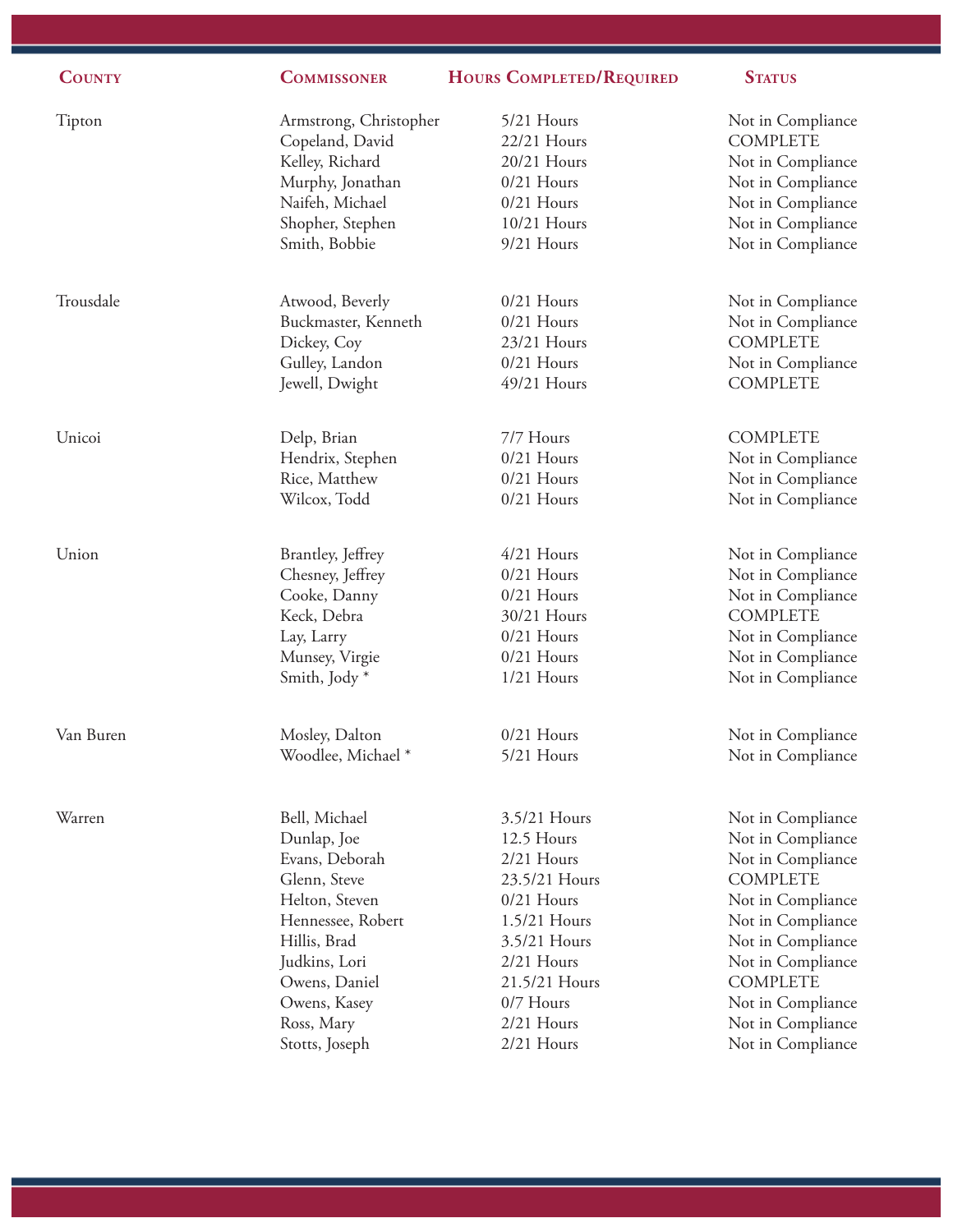| <b>COUNTY</b> | <b>COMMISSONER</b>             | HOURS COMPLETED/REQUIRED | <b>STATUS</b>     |
|---------------|--------------------------------|--------------------------|-------------------|
| Washington    | Carriger, Phillip <sup>*</sup> | 26/21 Hours              | <b>COMPLETE</b>   |
|               | Cate, Larry                    | 0/7 Hours                | Not in Compliance |
|               | Fitzgerald, Jerome             | 4/21 Hours               | Not in Compliance |
|               | Harris, David                  | 17/21 Hours              | Not in Compliance |
|               | Huffine, Kenneth               | 11/7 Hours               | <b>COMPLETE</b>   |
|               | Jones, Jodi                    | 20/21 Hours              | Not in Compliance |
|               | Malone, Freddie                | 23.5/21 Hours            | <b>COMPLETE</b>   |
|               | Wheeler, James                 | 33/21 Hours              | <b>COMPLETE</b>   |
|               | Williams, Suzanne              | 25/21 Hours              | <b>COMPLETE</b>   |
| Wayne         | Garner, Mary                   | 12/21 Hours              | Not in Compliance |
|               | Petty, Vickie                  | 12/21 Hours              | Not in Compliance |
|               | Powers, Sherrie                | 58/21 Hours              | <b>COMPLETE</b>   |
|               | Prater, Timothy                | $0/21$ Hours             | Not in Compliance |
|               | Reeves, Katherine              | 32/21 Hours              | <b>COMPLETE</b>   |
|               | Staggs, Kathryn*               | $0/21$ Hours             | Not in Compliance |
| Weakley       | Bell, David                    | 15/21 Hours              | Not in Compliance |
|               | Dunlap, Bobby                  | 9.5/21 Hours             | Not in Compliance |
|               | Eddings, Gary                  | 15/21 Hours              | Not in Compliance |
|               | Essary, Donnie                 | 4/21 Hours               | Not in Compliance |
|               | Nanney, Colton                 | 6/21 Hours               | Not in Compliance |
|               | Nanney, Drew                   | $0/21$ Hours             | Not in Compliance |
|               | Totty, Steven <sup>*</sup>     | 1/7 Hours                | Not in Compliance |
| White         | Austin, Thomas                 | 21/21 Hours              | <b>COMPLETE</b>   |
|               | Broyles, David *               | $0/21$ Hours             | Not in Compliance |
|               | Crouch, Lonnie                 | $2/21$ Hours             | Not in Compliance |
|               | Goff, Kyle                     | $0/7$ Hours              | Not in Compliance |
|               | Haston, William (Andy) *       | $0/21$ Hours             | Not in Compliance |
|               | Mason, Roger                   | 7/21 Hours               | Not in Compliance |
|               | McCormick, Robert              | 6/21 Hours               | Not in Compliance |
|               | McCulley, Bobby <sup>*</sup>   | $0/21$ Hours             | Not in Compliance |
|               | Quick, Dillard <sup>*</sup>    | $0/21$ Hours             | Not in Compliance |
|               | Selby, Lanny                   | 21/21 Hours              | <b>COMPLETE</b>   |
|               | White, John                    | $0/21$ Hours             | Not in Compliance |